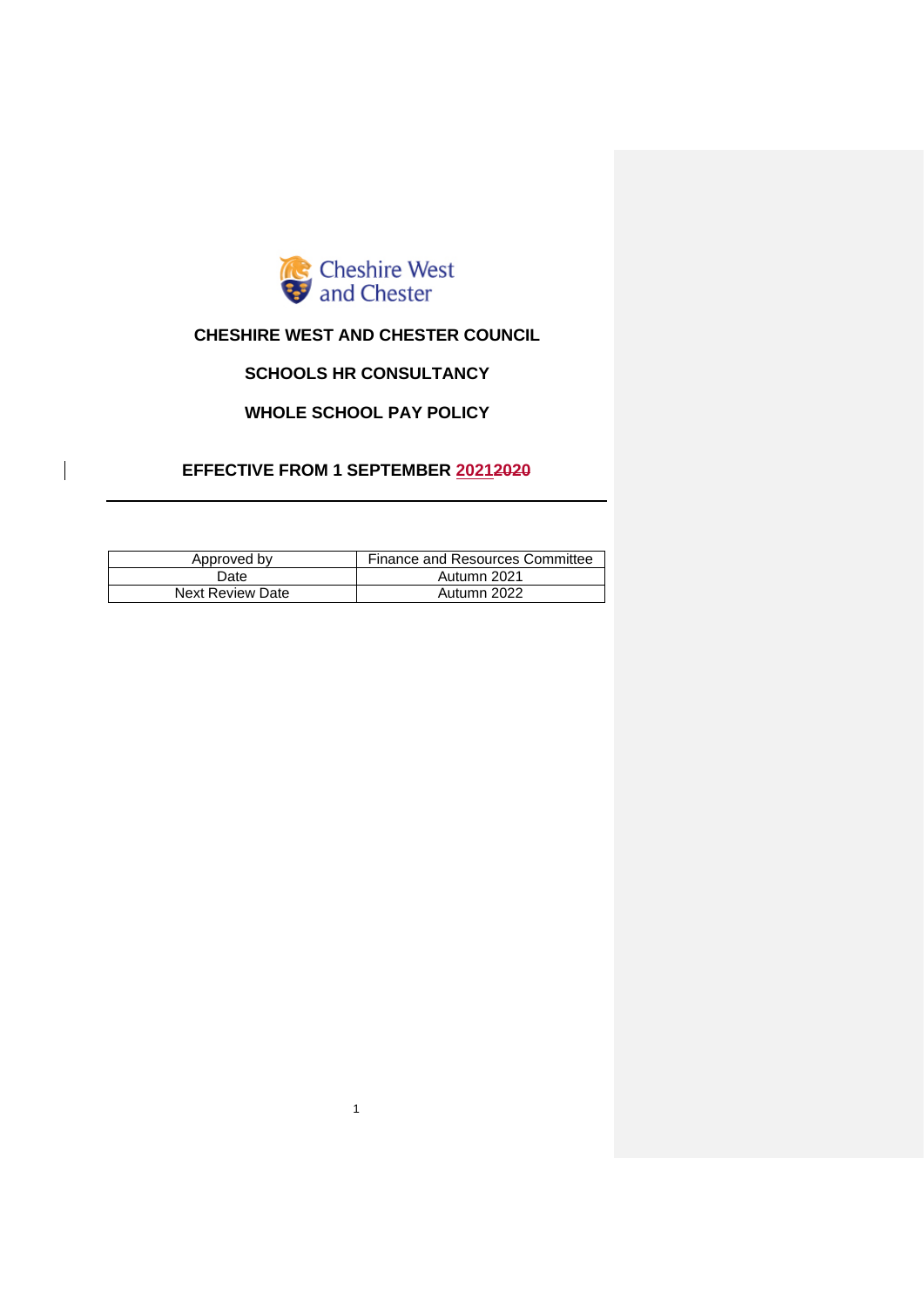# **ECCLESTON CE PRIMARY SCHOOL** WHOLE SCHOOL PAY POLICY 2020/2021/2022 ACADEMIC YEAR

 $\overline{\phantom{a}}$ 

| What to do with this Model Policy  Error! Bookmark not defined.   |  |
|-------------------------------------------------------------------|--|
|                                                                   |  |
|                                                                   |  |
|                                                                   |  |
|                                                                   |  |
|                                                                   |  |
|                                                                   |  |
|                                                                   |  |
|                                                                   |  |
|                                                                   |  |
|                                                                   |  |
|                                                                   |  |
|                                                                   |  |
|                                                                   |  |
|                                                                   |  |
|                                                                   |  |
|                                                                   |  |
|                                                                   |  |
|                                                                   |  |
|                                                                   |  |
|                                                                   |  |
|                                                                   |  |
|                                                                   |  |
|                                                                   |  |
|                                                                   |  |
| Pay Range For Leading Practitioners  Error! Bookmark not defined. |  |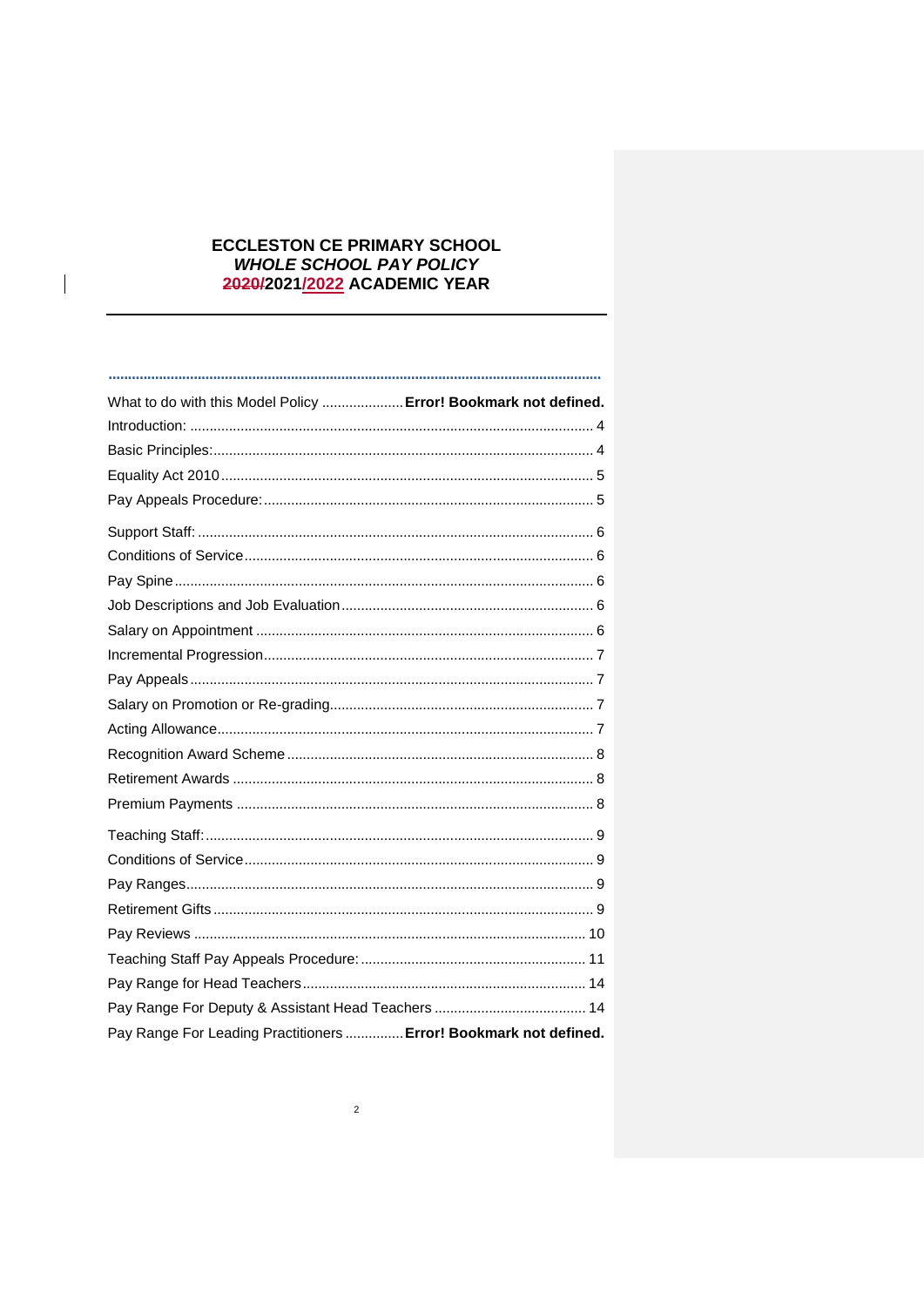| Unqualified Teacher Pay Range  Error! Bookmark not defined.                         |
|-------------------------------------------------------------------------------------|
| Unqualified Teachers' Allowance  Error! Bookmark not defined.                       |
| Allowances For Classroom Teachers  Error! Bookmark not defined.                     |
| Teaching and Learning Responsibility Payments Error! Bookmark not                   |
| defined.                                                                            |
|                                                                                     |
|                                                                                     |
|                                                                                     |
|                                                                                     |
| Continuing professional development (CPD) undertaken outside of the school          |
|                                                                                     |
| Activities relating to the provision of initial teacher training as part of the     |
| ordinary conduct of the school  Error! Bookmark not defined.                        |
| Participation in out of school hours learning activity agreed between the           |
|                                                                                     |
| Additional responsibilities and activities due to or in respect of the provision of |
| services by the head teacher relating to the raising of educational                 |
|                                                                                     |
|                                                                                     |
|                                                                                     |
|                                                                                     |
|                                                                                     |
|                                                                                     |
|                                                                                     |
|                                                                                     |
|                                                                                     |
|                                                                                     |
| Appendix E - Upper Pay Range Application Model Guidance  23                         |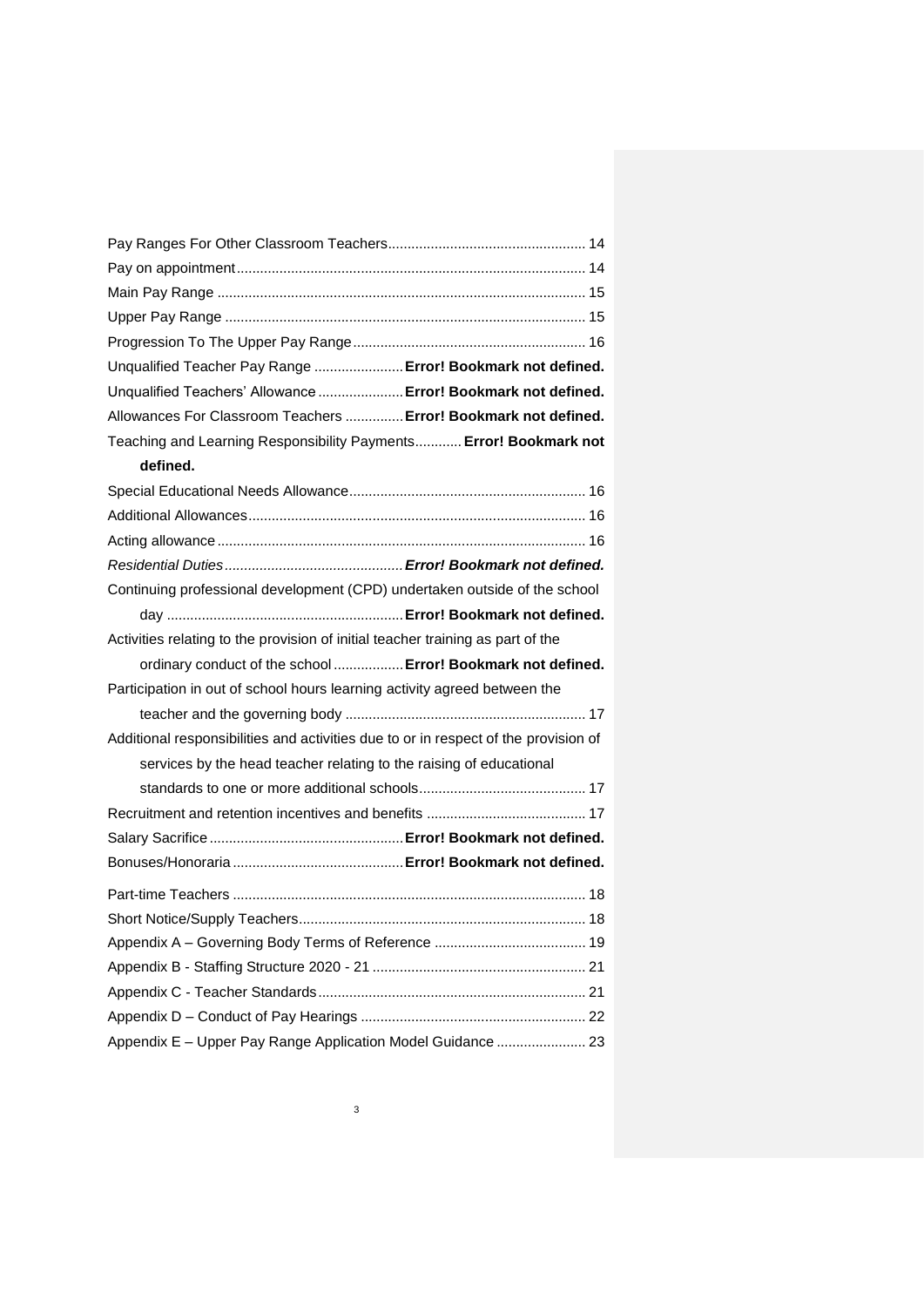# <span id="page-3-0"></span>**Introduction:**

The governing body aims to maximise the achievement of every pupil at the school and recognises the value of a well-motivated and capable body of teaching and support staff in the achievement of this.

The governing body is required to establish a whole school pay policy, monitor the implementation and outcome(s) of the arrangements and review the policy and its operation every year in consultation with the trade unions. This pay policy seeks to ensure that all staff are properly rewarded for their contribution towards this shared goal. This policy has been developed to comply with current legislation and the requirements of the School Teachers' Pay and Conditions Document.

In adopting the Pay Policy the aim is to:

- Maximise the quality of teaching and learning at the school, by ensuring that implementation of the policy takes full account of the school's plans for improvement and development.
- Have proper regard for the work/life balance of staff at the school.
- Recruit, retain, motivate and develop staff.
- Be able to demonstrate that the policy and decisions on pay are managed in a fair, just and equitable way, recognising the principle of equal pay for like work and work of equal value.
- Determine the annual pay budget, including that for pay progression, compatible with the school's overall budget position.
- Be consistent with the school's appraisal policies.
- That the impact of the exercise of pay discretions does not contravene the Equality Act 2010.

This policy was adopted by the governing body of Eccleston CE Primary School in the autumn term of 2021.

The governing body has established a Pay Panel with fully delegated authority to make pay decisions based on the recommendations of the Headteacher. [The membership and terms of reference of the pay committee are attached (Appendix A).]

#### <span id="page-3-1"></span>**Basic Principles:**

The staffing structure of the school is attached (Appendix B). All support staff and relevant teaching posts within the structure have detailed job descriptions which are periodically reviewed and which are written with due regard to enabling staff to maintain a reasonable work/life balance.

4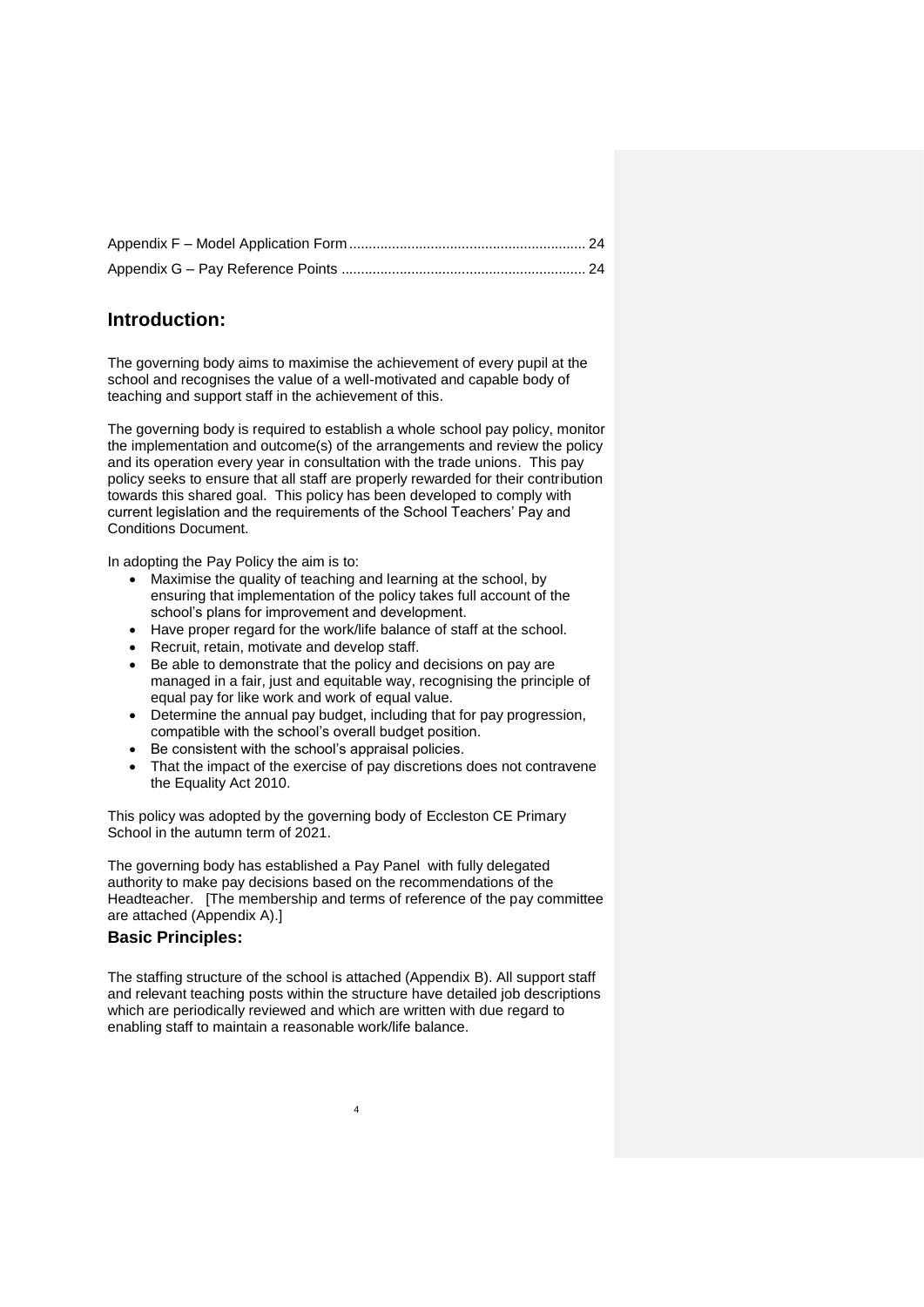The governing body has determined the range and grade of each post in accordance with the STPCD or NJC job evaluation scheme, taking into account the duties and responsibilities of each post.

The governing body is committed to the operation of an appraisal process for teachers and support staff with the objective of maximising the professional development of all staff and progress of pupils. The governing body will ensure that all staff in school have access to advice, training and development opportunities appropriate to their needs.

# <span id="page-4-0"></span>**Equality Act 2010**

The Governing Body will give due regard to equality considerations in adopting this policy and is satisfied that its application will not impact adversely on members of staff who have a protected characteristic as defined by the Equality Act 2010.

### <span id="page-4-1"></span>**Pay Appeals Procedure:**

A member of staff may seek a review of any determination in relation to his or her pay or any other decision taken by the governing body (or committee or individual acting with delegated authority) that affects his or her pay.

The procedures to be followed for Teaching and Support staff are set out later in this document.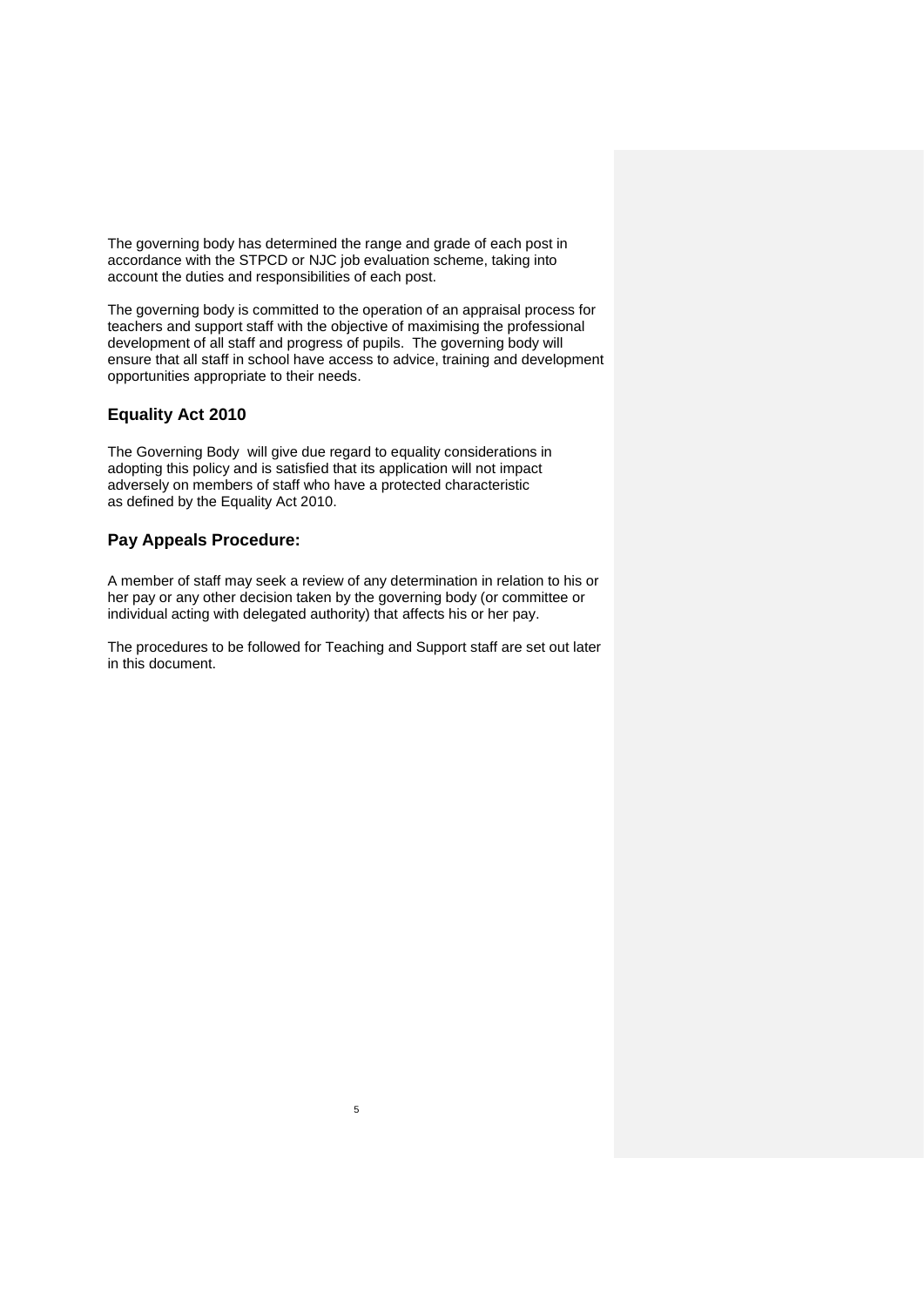# <span id="page-5-0"></span>**Support Staff:**

The governing body recognises and values the contribution made to the school by support staff.

# <span id="page-5-1"></span>**Conditions of Service**

The pay and conditions for support staff are determined through the National Joint Council (NJC) for Local Government Services as adopted by Cheshire West and Chester Borough Council and the School. This group of staff includes all staff at the school that are not subject to teachers' pay and conditions.

# <span id="page-5-2"></span>**Pay Spine**

The Governing Body has adopted the CW&C Council pay spine for support staff. A copy is available from the school office.

#### **CW&C Living Wage**

The Governing Body has adopted the CW&C Living Wage and this will mean that all staff will receive a minimum of £9.5030 per hour. This rate will be reviewed annually.

#### <span id="page-5-3"></span>**Job Descriptions and Job Evaluation**

The governing body has determined the range and grade of each post in accordance with the NJC job evaluation scheme, taking into account the duties and responsibilities of each post.

# <span id="page-5-4"></span>**Salary on Appointment**

It is expected that on appointment an individual will normally be placed at the first point of the relevant grade. Where an individual was employed under the conditions of service of the NJC for Local Government Services immediately prior to appointment at the school, their starting pay should not be less than their previous salary, as far as this may be accommodated within the overall grade of the post. Consideration may also be given to appointment above the first point of the scale in recognition of experience and/or qualifications and where there is a justifiable business case for doing so.

The Headteacher may offer an appointment on less than the full grading range where the employee will not be undertaking, initially, the full duties and responsibilities of the job. If such an arrangement is agreed with the successful applicant, the written notification will specify clearly the reasons why the full range is not being applied and the date when the situation will be reviewed, with a view to the full grading being applied e.g. this is normally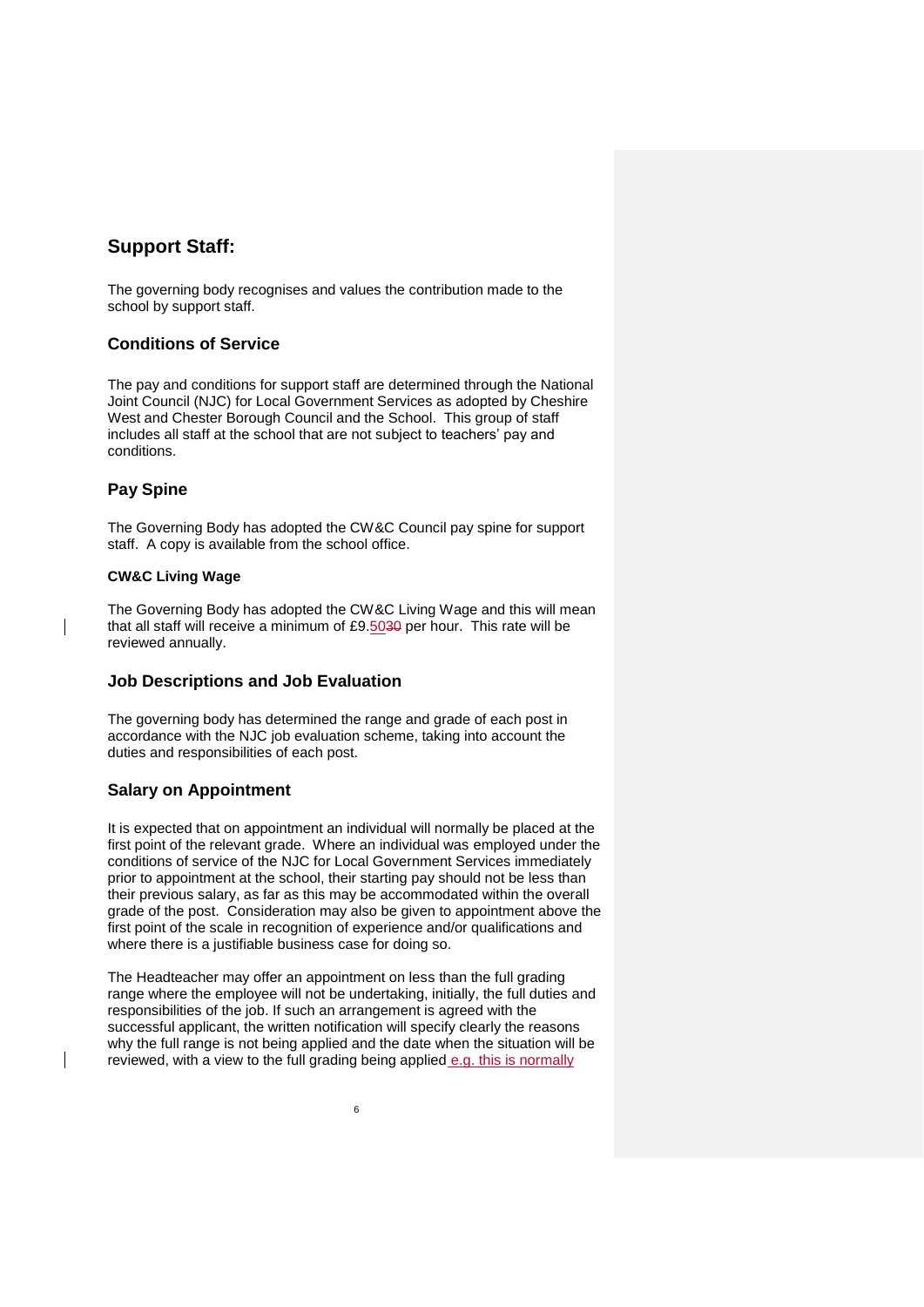#### <span id="page-6-0"></span>linked to where an employee is due to obtain a required qualification.

#### **Incremental Progression**

In accordance with the incremental progression procedure adopted by the Governing Body, support staff are eligible to move one point on their pay grade on1<sup>st</sup> April each year until the top of the range for the grade is reached. In all cases, there will be no incremental progression beyond the evaluated grade of the post.

An incremental progression point may be withheld in exceptional circumstances if the staff member is subject to capability procedures. The governing body may choose to award the incremental point at a later date when the staff member's performance has returned to satisfactory.

### <span id="page-6-1"></span>**Pay Appeals**

Any member of support staff may seek a review of their grade where they are able to demonstrate a substantial increase in their duties and responsibilities. The staff member should write to the headteacher setting out the grounds for a review. Where a case for review is made, the headteacher will arrange for the job details to be re-evaluated in accordance with the NJC Job Evaluation Scheme as adopted by Cheshire West and Chester Council.

If the member of staff remains dissatisfied, they will have a right of appeal in accordance with the Job Evaluation Procedure. The member of staff will be given the opportunity to make representationsas part of this process.

#### <span id="page-6-2"></span>**Salary on Promotion or Re-grading**

On appointment to a new role, or on re-grading of an existing role to a grade with a higher maximum salary, an employee will be paid a salary on the new grade which is at least one increment above the salary that they would have received in the former grade on the date of grading change. An increase of more than one increment may be justified in the case of a promotion but will be exceptional where the job is re-graded. The level of the starting salary is at the discretion of the Headteacher/Governing Body.

#### <span id="page-6-3"></span>**Acting Allowance**

Where a member of staff covers the full duties of a higher graded role on a temporary basis, for example to cover a vacancy or in the absence of the substantive post holder (other than to cover for annual leave), for a period of at least 4 weeks, they may be paid an acting allowance equivalent to the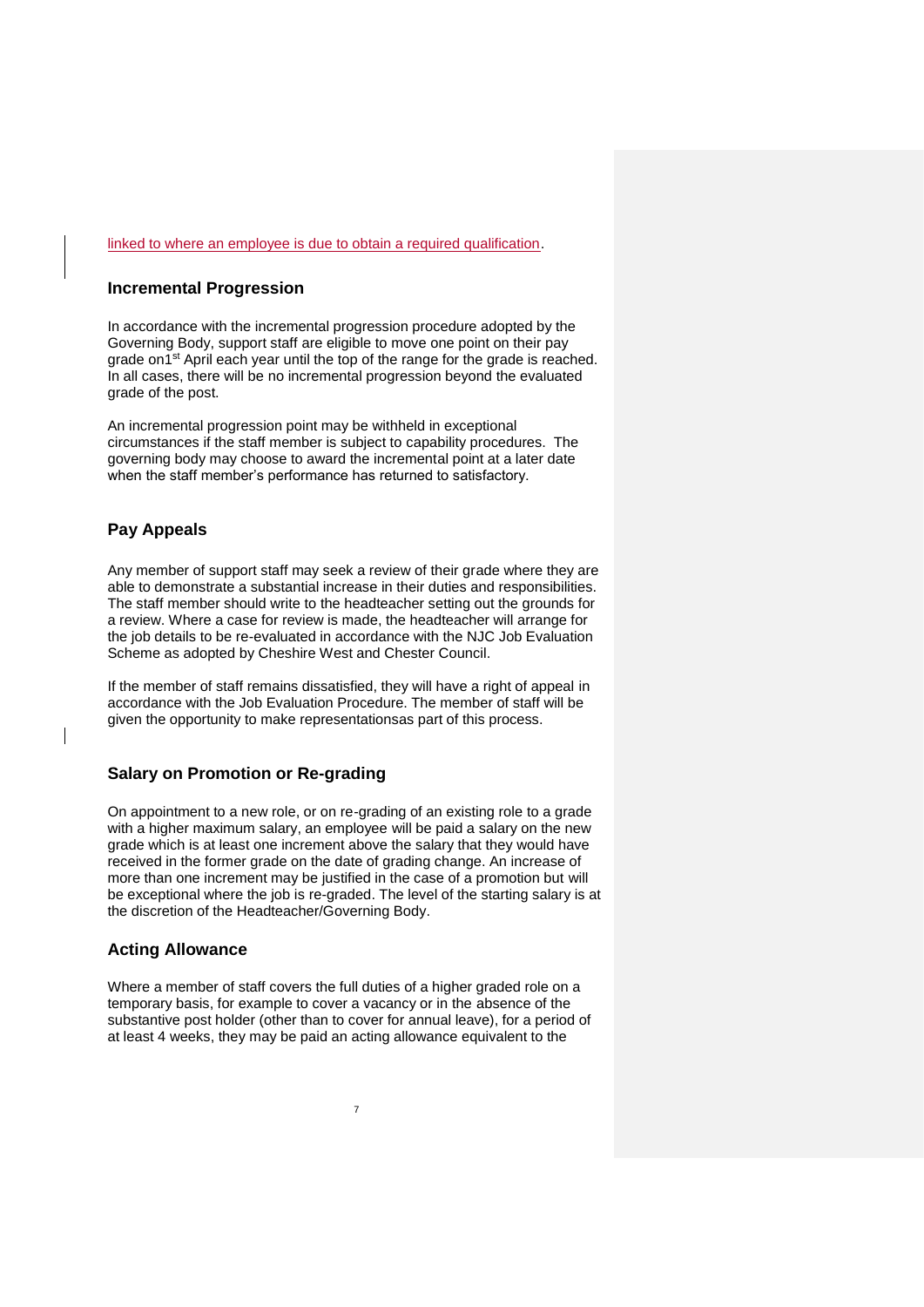grade of the post they are covering. Acting arrangements are time limited and will be subject to regular review.

Where an employee is undertaking partial duties of a higher graded role, a special recognition payment may instead be considered.

# <span id="page-7-0"></span>**Recognition Award Scheme**

Recognition awards to individual employees will be given for exceptional performance, normally something additional and something that requires greater skills or carries greater responsibilities. They are not given for doing the job the employee is appointed to do well.

The maximum payment will not exceed 7.5% of basic annual salary and the payment of anything in excess of 5% of basic annual salary will be exceptional.

Awards will be linked to Staff Appraisal and key tasks but there will be justification in some circumstances for recognition outside this process.

#### <span id="page-7-1"></span>**Retirement Awards**

#### *Aided and Foundation Schools*

Employees who retire with 20 years' service with the School / Council (which need not be continuous) will receive a lump sum payment of  $£870$  in their last year of service (pro rata for part-time employees). The Award applies to all employees who qualify and for those in the Local Government Pension Scheme, it is pensionable. The amount will be updated annually in line with the average pay increase for non teaching employees.

#### <span id="page-7-2"></span>**Premium Payments**

In some circumstances voluntary overtime may be offered to staff to cover specific duties. In all cases, voluntary overtime must be agreed in advance of any work undertaken. In Aided and Foundation schools, the rate of pay for voluntary overtime will be time and a half for all hours worked in excess of 37 hours per week for grades 1 to 6. In Community and Controlled, the rate of pay for voluntary overtime will be time and half for all hours worked over 37 hours, for Grades  $1 - 7$ .

Other premium payments will be in accordance with the provisions detailed on the eCWIP website. Details will be provided on request from the school office.

**Commented [HR1]:** *An award should not be given as a way of avoiding reviewing the grading of the job, as a market supplement, a retention payment, to seek to boost pensions or in recognition of extra hours worked. These should be addressed through grading review, payment for additional hours, time off in lieu, etc.*

*If agreed, awards should be linked to the reason for their payment and be paid upon completion of the task/project.*

*No award should be promised or paid without the approval of the Headteacher. They will require the endorsement of the GB.* 

*Where appropriate, alternatives like additional leave or accelerated increments or a mixed approach should be considered.*

*A different approach should be taken where members of a team have jointly made a significant contribution to the service (which could include covering for others who have been seconded to a project). In these circumstances a more appropriate recognition could be a night out, vouchers for the cinema/ theatre or whatever, or even an additional day's leave, with the team preferences being considered. This would need to be approved by the Headteacher and endorsed by the GB.* 

**Commented [HR2]:** Governing Bodies may want to consider increasing the award as part of the annual review of their pay policy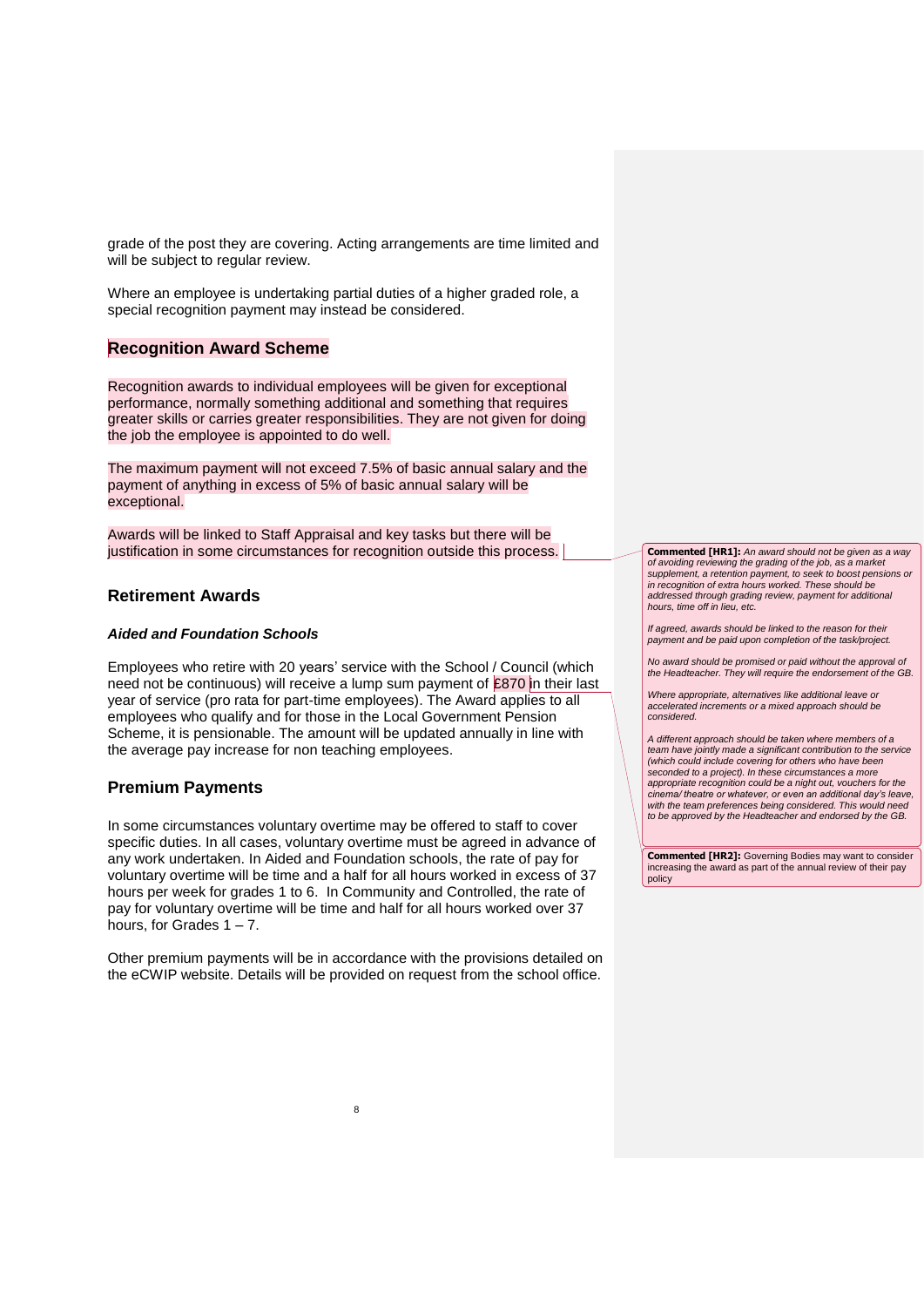# <span id="page-8-0"></span>**Teaching Staff:**

The governing body recognises and values the contribution made to the school by teaching staff. This group of staff includes all staff at the school that are subject to School Teachers Pay & Conditions, including unqualified teachers.

### <span id="page-8-1"></span>**Conditions of Service**

Pay and conditions for teaching staff are negotiated nationally and the statutory requirements are set out in the School Teachers' Pay and Conditions Document (issued annually) and the Conditions of Service for School Teachers in England and Wales (known asthe Burgundy Book).

# <span id="page-8-2"></span>**Pay Ranges**

All teachers employed at the school are paid in accordance with the statutory provisions of the School Teachers' Pay and Conditions Document. A copy of the STPCD 20212020 may be viewed in the school office or online [\(https://www.gov.uk/government/publications/school-teachers-pay-and](https://www.gov.uk/government/publications/school-teachers-pay-and-conditions)[conditions\)](https://www.gov.uk/government/publications/school-teachers-pay-and-conditions)

*Pay points within pay ranges used within this school are set out in the relevant paragraphs later in this policy.*

#### **Pay on appointment**

The starting salary of a teacher on appointment to this school will be determined by the appointing panel taking account of the skills and experience and previous salary of the teacher; details included in any advert and the provisions of the STPCD.

The school is committed to the principle of pay portability and will apply this principle in practice where appropriate when making all new appointments.

#### <span id="page-8-3"></span>**Retirement Gifts**

This scheme applies to a teacher who retires (i.e. is 60 plus years of age, is granted early release of pension [with or without redundancy] or Ill-Health retirement) having completed at least 20 years employment (the employment does not have to have been continuous) with the Borough Council, County Council or with an authority which merged to form the new County Council in 1974.

The employee may choose the gift within the following cost limits: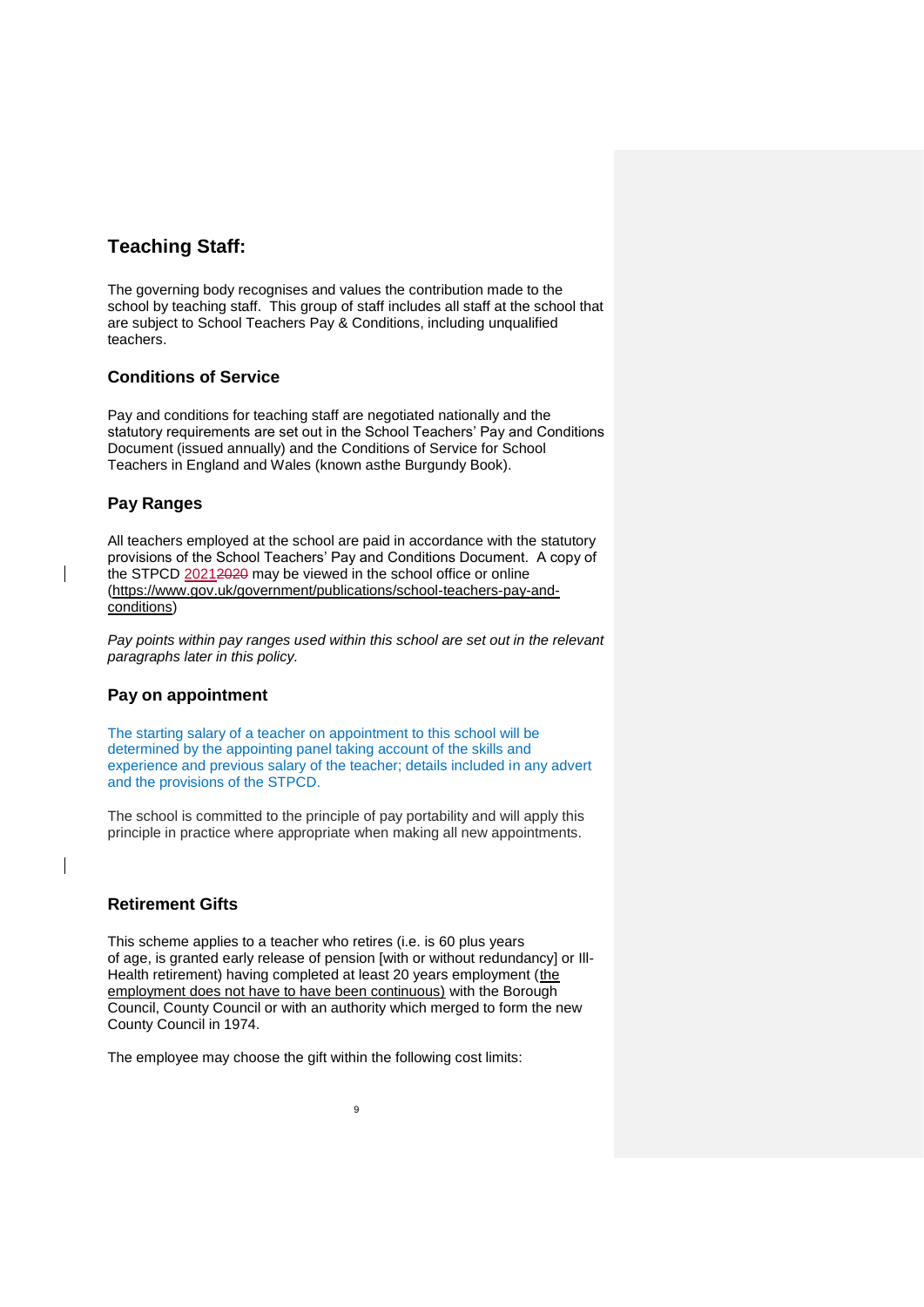| Minimum entitlement -                                | £110 |
|------------------------------------------------------|------|
| Addition per complete year of employment beyond 20 - |      |
| Maximum entitlement -                                | £184 |

A teacher cannot receive a cash award in lieu of a gift nor can cash be paid to make up the difference between the cost of the gift and the maximum entitlement. A teacher may add (within reason) to the entitlement if s/he prefers a gift of higher value than the entitlement allows. The choice of gift is subject to the approval of the Headteacher (or Governing Body, in the case of the retirement of the Headteacher). It should be a durable and tangible object and appropriate for the occasion.

#### <span id="page-9-0"></span>**Pay Reviews**

The governing body will ensure that every teacher's salary is reviewed with effect from 1 September each year and no later than 31 October (31 December for Head Teachers).

Pay reviews will be in respect of incremental progression within pay ranges or to consider applications to the Upper Pay Range.

Any annual pay award applying to the national pay framework will also apply to locally adopted pay points and allowances.

A pay decision will be made annually for all teachers. Where a teacher will be absent because of maternity leave at the time of the appraisal review, the appraiser will conduct an appraisal review prior to maternity leave starting and this will be used as the basis for a pay recommendation. Where a teacher is absent for the whole of the appraisal period the appraiser will use appraisal information from the next most recent appraisal to inform pay recommendations.

Where a teacher is on long term sickness absence at the relevant time or has had a long term sickness absence during the relevant appraisal period consideration will be given to making reasonable adjustments in relation to the assessment of their performance against success criteria as appropriate on a case by case basis.

Within one month of the determination, the governing body will provide the teacher with an individual written statement setting out their salary and any allowances to which they are entitled, and advising where a copy of the whole school pay policy (including the staffing structure) may be inspected.

Pay reviews for all teachers, including the Headteacher, will be based on performance as recorded through staff appraisal. Every appraisal report will contain a pay recommendation for eligible staff. Pay recommendations and decisions will be based on an overall assessment of the teacher's

**Commented [HR3]:** *Schools should seek advice from their HR Adviser in the circumstances referred to above to minimise the risk of unlawful discrimination. Options schools may wish to consider as "reasonable adjustments" are* 

*Extending or adjusting the appraisal period Basing a judgment on known and evidenced assessed performance when in school.*

*Please note that refusal of pay progression as a consequence of a pregnancy related absence may amount to direct discrimination and that the concept of "reasonable adjustment"* 

*does not apply to such absences. Schools are strongly advised to speak to their HR Adviser in such circumstances*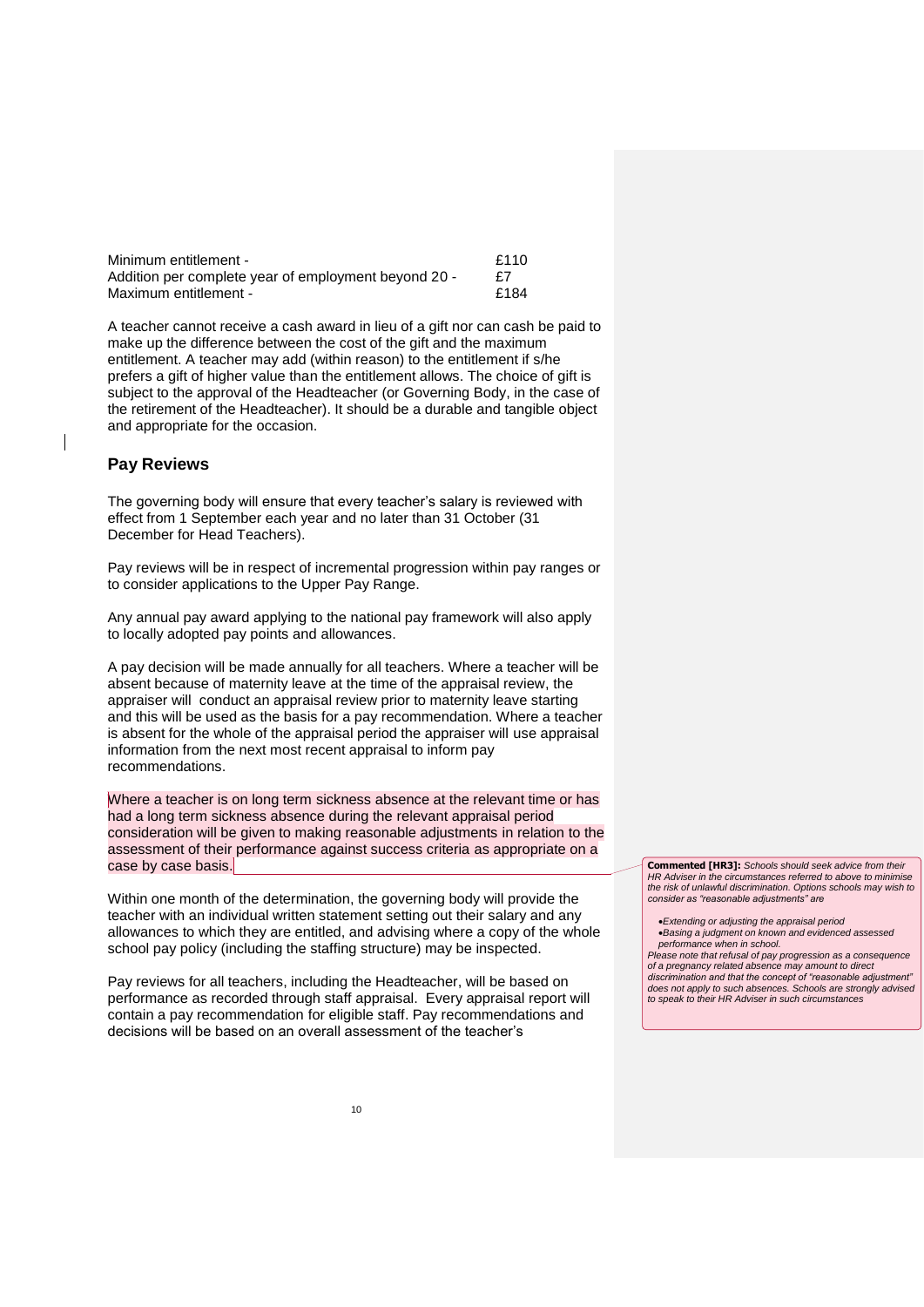performance which will include the extent to which teachers have met their individual objectives, teacher standards and other relevant standards

All teaching pay ranges are not incremental scales and there is no automatic right to pay progression. Decisions regarding pay progression will be made annually with reference to the most recent appraisal report. Incremental progression for all teachers will be dependent on a successful appraisal and shall not exceed two spine points in the course of any school year. It is expected that pay recommendations will be in line with professional dialogue during the course of the appraisal year and will not be a surprise to the appraisee. It will be possible for a "no pay progression" determination to be made without recourse to the capability procedure.

Final decisions about whether or not to accept a pay recommendation will be made by the Governing Body (or Headteachers Pay Committee for the Headteacher), having regard to the appraisal report and taking into account advice from senior leaders (and external adviser in the case of the Headteacher).

Reviews may take place at other times of the year to reflect any changes in circumstances or job role that leads to a change in the basis for calculating an individual's pay. A written statement will be provided after any review and where applicable will give information about the basis on which it was made.

Where a pay determination leads or may lead to a period of salary safeguarding, the governing body will give the required notification as soon as possible and no later than one month after the date of the determination.

#### <span id="page-10-0"></span>**Teaching Staff Pay Appeals Procedure:**

A teacher may seek a review of any determination in relation to his or her pay or any other decision taken by the governing body (or committee or individual acting with delegated authority) that affects his or her pay.

Appeals may be made on the grounds that the person or committee by whom the decision was made has:

- a) incorrectly applied any statutory provision
- b) failed to have proper regard for statutory guidance
- c) failed to follow the school's own policies (appraisal or pay ) properly
- d) failed to take proper account of relevant evidence
- e) took account of irrelevant or inaccurate evidence
- f) was biased, and/or
- g) otherwise unlawfully discriminated against the individual concerned.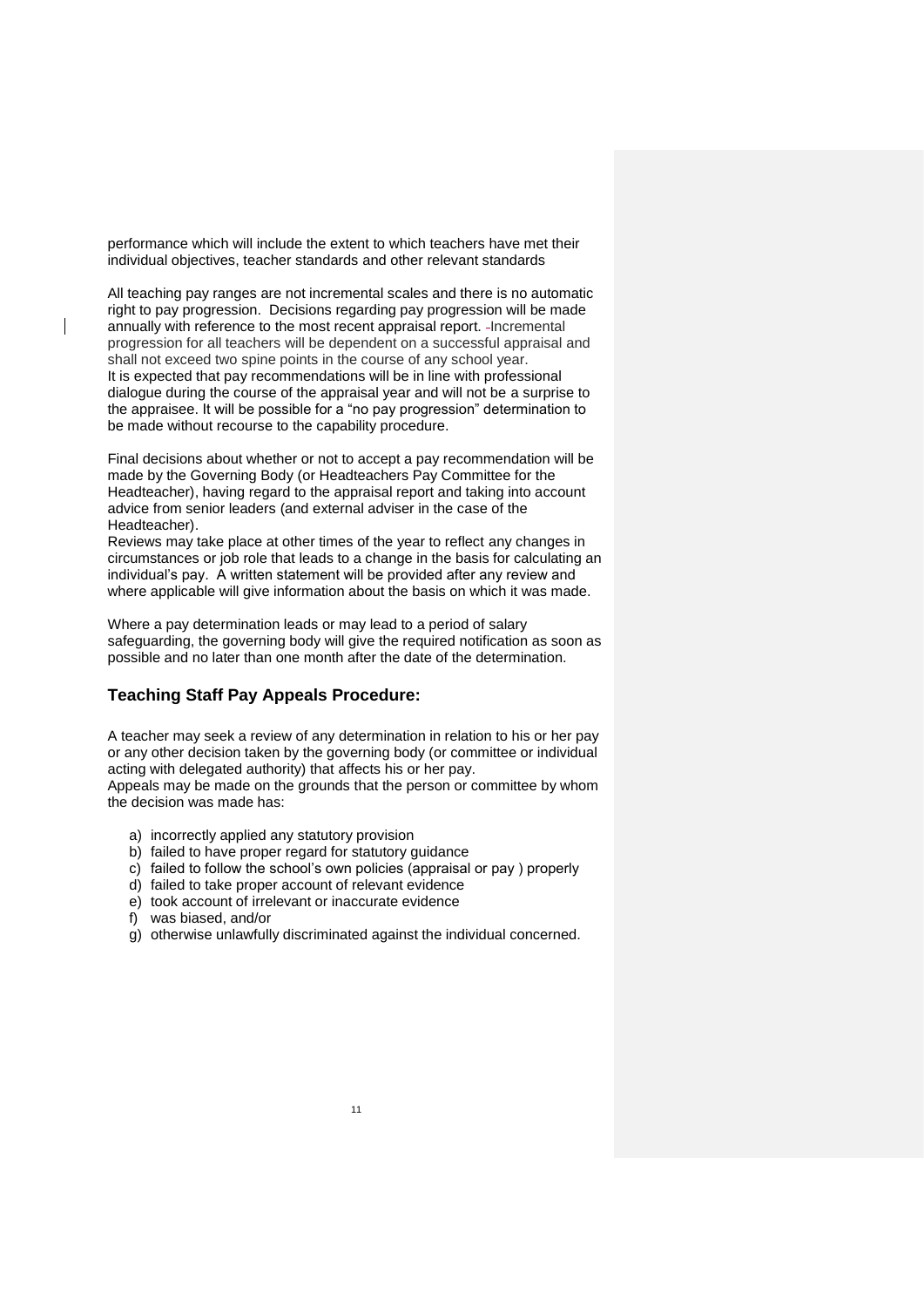This list is not exhaustive.

The procedure for considering appeals is as follows:

#### *Informal stage*

As part of the Appraisal process, each teacher will be made aware of any pay recommendation to be reported to Governors.

Where a teacher is dissatisfied with a pay recommendation, they should (within five working days) request a meeting with their headteacher. The headteacher will, within a further five working days, arrange a meeting (at which the appraiser should be present) to enable the teacher to present their case and any additional evidence they feel has not been taken into account.

This meeting should take place prior to the meeting of the Governors Pay Panel and the teacher will also be advised before that meeting whether the pay recommendation is to be changed

Where the headteacher is the appraiser, the teacher will have the right to submit written representations which will be included in the paperwork submitted to the Governors Pay Panel.

Following the meeting of the Pay Panel teachers will receive written confirmation of their pay determination and the basis upon which the decision was made.

*Formal stages*

*Stage 1- Pay Hearing*

- 1. Where a teacher is dissatisfied with a pay decision, they should set down in writing their reasons in sufficient detail for a response to be prepared, and send it to the Chair of the Governors' Pay Panel, within ten working days of the notification of the pay decision.
- 2. The Chair of the Pay Panel will arrange a hearing within ten working days of receipt of the written appeal, at which they will consider the case and give the staff member an opportunity to make representations in person. Following the hearing the employee should be informed in writing of the decision and the right to appeal. The deadline for any appeal will be ten working days from receipt of written confirmation of the Stage 1 decision.

#### Stage 2 – Appeal

3. Any pay appeal will be heard by a panel of three Governors who were not involved in the original determination normally within twenty working days of the receipt of the written notification of appeal. The member of staff will be given the opportunity to make representations in person. The decision of the appeal panel will be given in writing and where the appeal has been **Commented [HR4]:** Teachers should be notified as soon as possible following the Pay Panel meeting and no later than five working days after the meeting. A Model Letter for this purpose is available on the eCWIP website.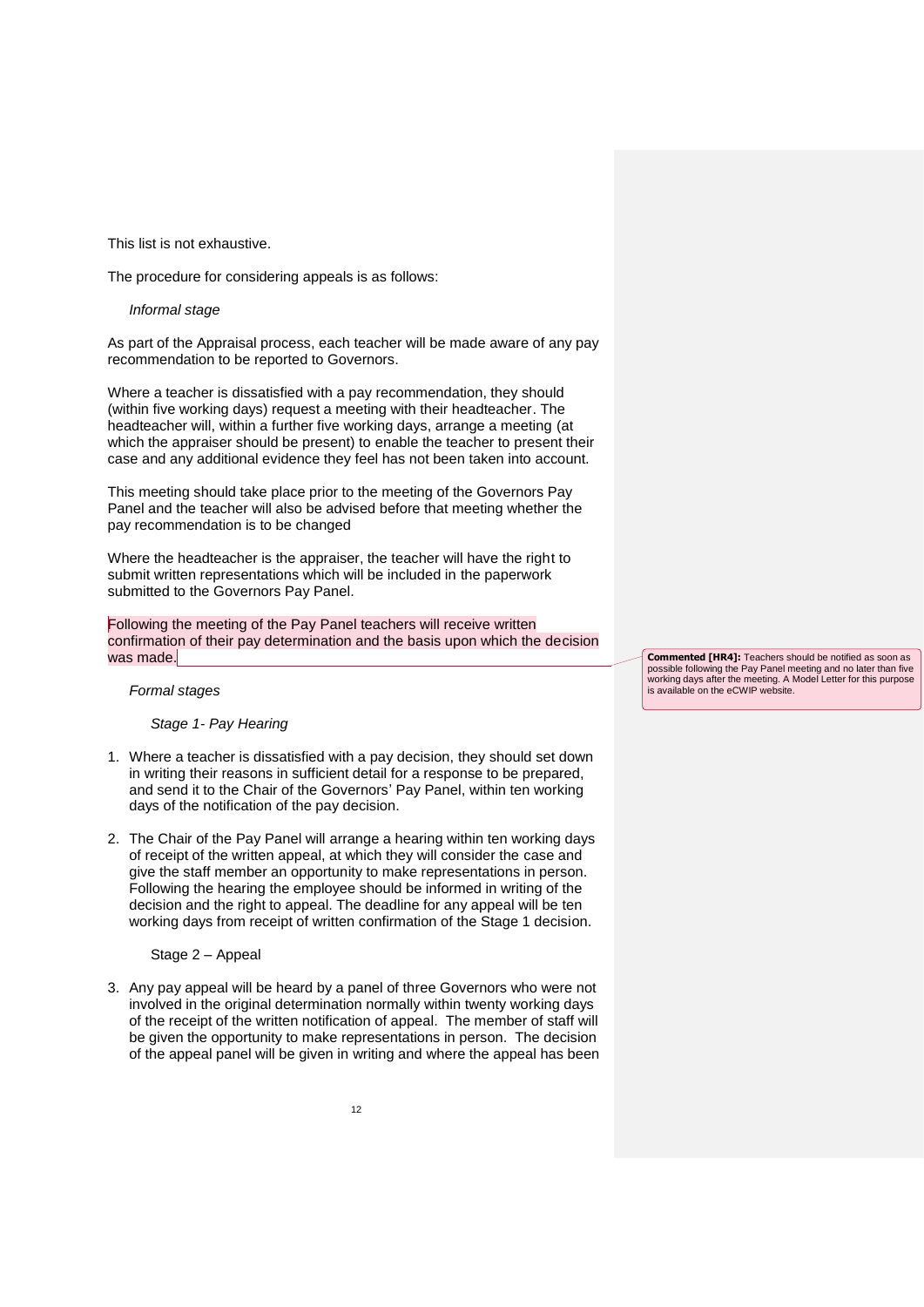rejected this will include a note of the evidence considered and the reasons for the decision. The decision of the governors at this hearing will be final.

At all hearings under formal procedures the staff member is entitled to be accompanied by a trade union representative or work colleague . Where possible the trade union representative or work colleague will be consulted on the proposed date of a hearing. If a date is set at which the colleague or trade union representative is unable to attend, the teacher may suggest an alternative date and time provided it is reasonable and is not more than five working days after the original date.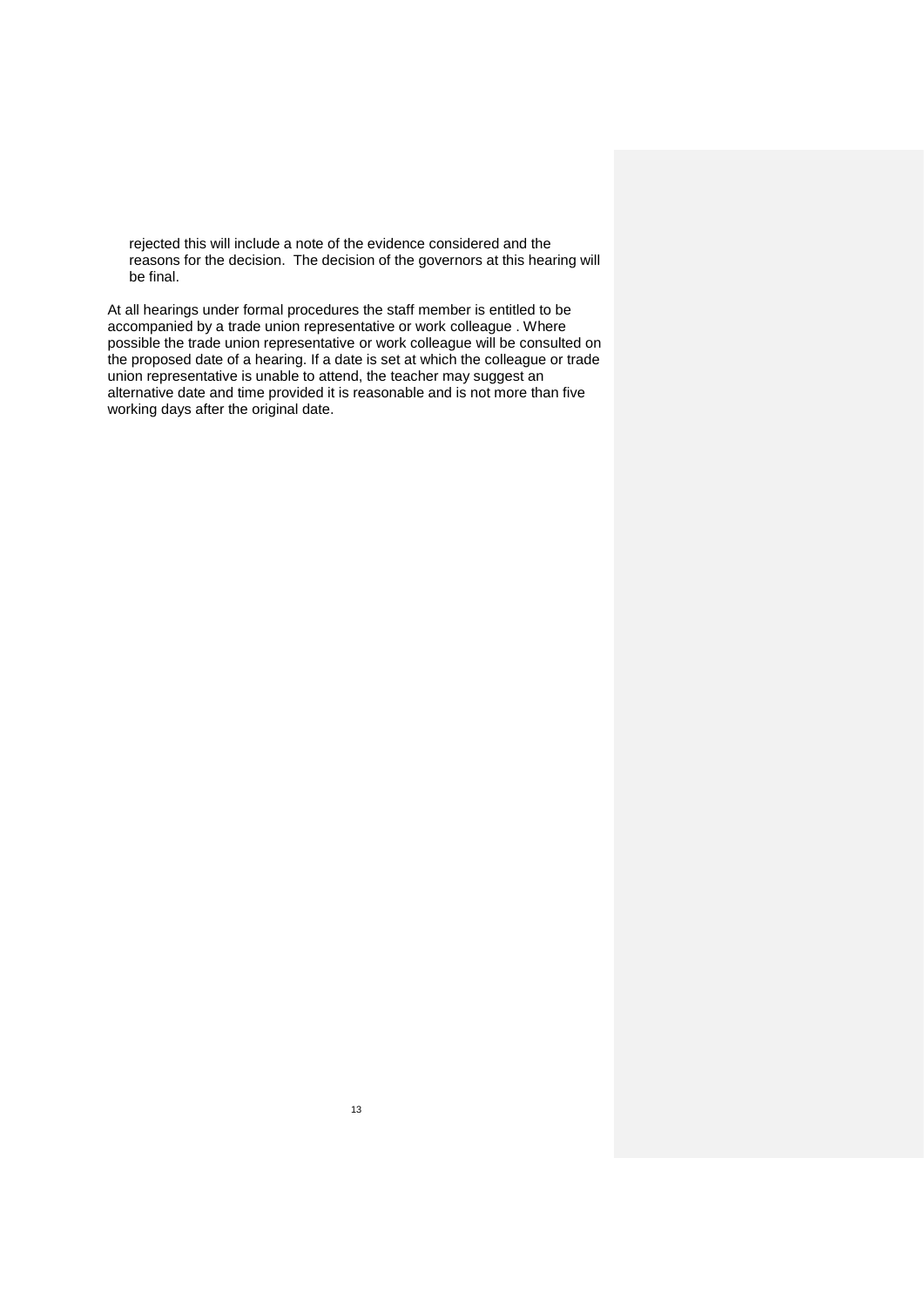# <span id="page-13-0"></span>**Pay Range for Head Teachers**

The governing body has a statutory duty to assign a school group size and a pay range for the head teacher. The governing body will calculate the head teacher group size each September in accordance with the current STPCD. The governing body will assign or review a pay range when planning a new appointment, when the school group changes or where there is a change in the school's circumstances that leads to a significant change in the responsibilities of the post.

Further guidance is available in DfE Implementing Your School Approach To Pay

https://assets.publiching.service.gov.uk/gevernment/uploads/system/uploads/ [attachment\\_data/file/786098/Implementing\\_your\\_school\\_s\\_approach\\_to\\_pay.](https://assets.publishing.service.gov.uk/government/uploads/system/uploads/attachment_data/file/786098/Implementing_your_school_s_approach_to_pay.pdf) [pdf](https://assets.publishing.service.gov.uk/government/uploads/system/uploads/attachment_data/file/786098/Implementing_your_school_s_approach_to_pay.pdf)

[https://assets.publishing.service.gov.uk/government/uploads/system/uploads/](https://assets.publishing.service.gov.uk/government/uploads/system/uploads/attachment_data/file/786098/Implementing_your_school_s_approach_to_pay.pdf) [attachment\\_data/file/786098/Implementing\\_your\\_school\\_s\\_approach\\_to\\_pay.](https://assets.publishing.service.gov.uk/government/uploads/system/uploads/attachment_data/file/786098/Implementing_your_school_s_approach_to_pay.pdf) [pdf](https://assets.publishing.service.gov.uk/government/uploads/system/uploads/attachment_data/file/786098/Implementing_your_school_s_approach_to_pay.pdf)

The governing body will ensure that the process of determining the remuneration of the head teacher is fair and transparent. There will be a proper record made of the reasoning behind the determination of the pay range and the ratification of decisions made in this respect.

The headteacher pay range for the academic year –2020-2021-2022 is 19.

School Teachers Pay and Conditions allow the Governing Body to consider discretionary payments in addition to the headteachers point on the pay range. These payments should not exceed 25% of the amount which corresponds to their pay point. Further guidance is available in Implementing Your School Approach to Pay and from Schools HR Consultancy.

# <span id="page-13-1"></span>**Pay Range For Assistant Head Teachers**

The governing body has determined that one assistant head teacher posts are to be included in the school's staffing structure.Where there is more than one deputy head teacher or more than one assistant head teacher, the governing body have the discretion to determine different pay ranges for each post.

The professional duties of deputy and assistant head teachers are set out in the STPCD.

# <span id="page-13-2"></span>**Pay Ranges For Other Classroom Teachers**

# <span id="page-13-3"></span>**Pay on appointment**

**Commented [HR5]:** For appointments after 1 September *2014, the headteacher pay range can be any number of increments and a head teacher may be paid at any point on the pay range provided there is appropriate scope within the range to allow for performance related progress over time. From that date, Headteachers can no longer be awarded recruitment or retention payments. Head teachers already in receipt of such payments may continue to receive them but they cannot be up rated and they should continue to be kept under review. The circumstances in which a headteacher pay range can be set above the top of the headteacher Group range are set out in the STPCD.* 

**Commented [HR6]:** *Head teachers are not eligible for teaching and learning responsibility payments.*

**Commented [HR7]:** Deputy and assistant head teachers are not eligible for teaching and learning responsibility payments. *On appointment a deputy or assistant head teacher may be paid a salary at any point on the pay range provided there is appropriate scope within the range to allow for performance related progress over time. A Deputy pay range should not exceed the maximum of the school group range and should only overlap the head's range in exceptional circumstances. Decisions regarding pay progression will be made with reference to the school's teachers' appraisal policy.*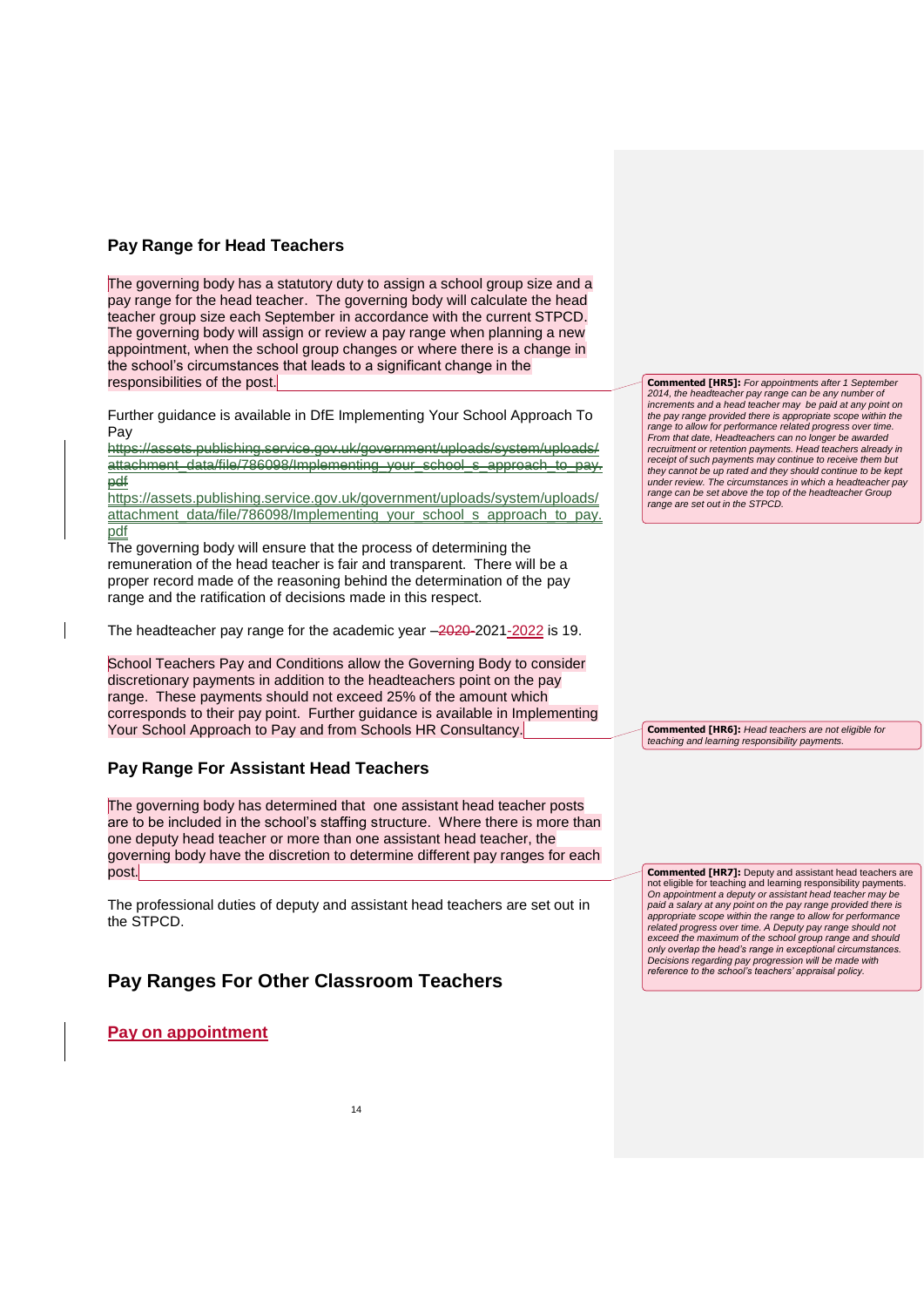The starting salary of a teacher on appointment to this school will be determined by the appointing panel taking account of the skills and experience and previous salary of the teacher; details included in any advert and the provisions of the STPCD.

### <span id="page-14-0"></span>**Main Pay Range**

Qualified teachers who are not entitled to be paid on any other pay range will be paid in accordance with the school's main pay range. These are based on the advisory pay points detailed in STPCD

| <b>Scale Point</b> |         |
|--------------------|---------|
|                    | £25,714 |
|                    | £27,600 |
| o                  | £29,664 |
|                    | £31,778 |
| 5                  | £34,100 |
| 6                  | £36,961 |

A successful appraisal and the circumstances in which the governing body will consider awarding one pay point are successful completion of appraisal targets.

Decisions on pay progression for newly qualified teachers subject to statutory induction arrangements will be taken by 31 October each year to take effect on 1 September that year and will be based on a recommendation from the headteacher which takes account of the teacher's assessment under the induction arrangements and against the Teachers' Standards.

#### <span id="page-14-1"></span>**Upper Pay Range**

Qualified teachers who have been assessed by this school as meeting the standards for payment on the Upper Pay Range will be paid in accordance with the school's upper pay range. These are based on the advisory pay points detailed in STPCD

| Scale Point    |         |
|----------------|---------|
| Minimum        | £38,690 |
| U <sub>2</sub> | £40.124 |
| Maximum        | £41,604 |
|                |         |

Decisions regarding pay progression will be made with reference to the most recent appraisal report. Incremental progression for all teachers will be dependant on a successful appraisal.

**Commented [HR8]:** Governing bodies are no longe *required to match a teacher's existing salary on either the main, upper or the unqualified pay scales. Governors need to determine the policy of pay on appointment for their school. Options include (but are not limited to)* 

- *matching the pay point of a teacher*
- *restrict the pay range only to the minimum and maximum of the Main Pay Range; or the minimum of the Main Pay Range and the maximum of the Upper Pay Range and determine on appointment.*
- *determining the pay range for a vacancy prior to advertising it and deciding the starting salary within that range to be offered to the successful candidate taking into account a range of factors, including:*
- *the nature of the post*
- *the level of qualifications, skills and experience required market conditions*
- *the wider school context*
- *always appointing to the bottom of the relevant pay range recognising service in other maintained schools and awarding an increment for each year*
- *recognising service in other CWAC schools and awarding a*
- *point for each year recognising other teaching or non-teaching experience delegating the decision on a case by case basis to the appointing panel.*

#### For unqualified teachers

- one point for holding a recognised overseas training qualification.
- one point for a recognised post-16 teaching qualification. one point for one or more recognised qualifications relevant to their subject area.
- one point for each period of [number] years of service as an overseas trained teacher.
- one point for each period of [number] years of service teaching in further education, including 6<sup>th</sup> form colleges. one point for each period of [number] years of service teaching in higher education.
- one point for each period of [number] years spent working<br>outside of teaching but in a relevant area. This may incluq
- **Commented [HR9]:** *Governing Bodies are only required to adopt the minimum and maximum of the pay range for qualified teachers as set out in the STPCD. However the DfE have now issued advisory pay points in the STPCD which are those detailed in this section. GB's are free to determine whether to use these advisory pay points or use their own as long as they remain within the minimum and maximum.*

**Commented [HR10]:** e.g. Where their appraisal outcome confirms the teacher has met or has made satisfactory progress with their objectives; is meeting the Teacher standards and the majority of teaching is assessed as at least good. For teachers on the MPR who are also TLR holders, Governors will wish to ensure that the teacher's appraisal confirms that their performance related to the duties for which a TLR payment is made is good.

**Commented [HR11]:** *Governing Bodies are only required to adopt the minimum and maximum of the upper pay range for qualified teachers as set out in the STPCD. GB's are free to determine whether to adopt incremental points within that range and if so, the number and value of these, although may seek to adopt the new advisory pay points.*

GB's may wish to adopt reference scale points as set out or to divide these further provided that teachers have a reasonable understanding of the pay progression available to them subject to performance.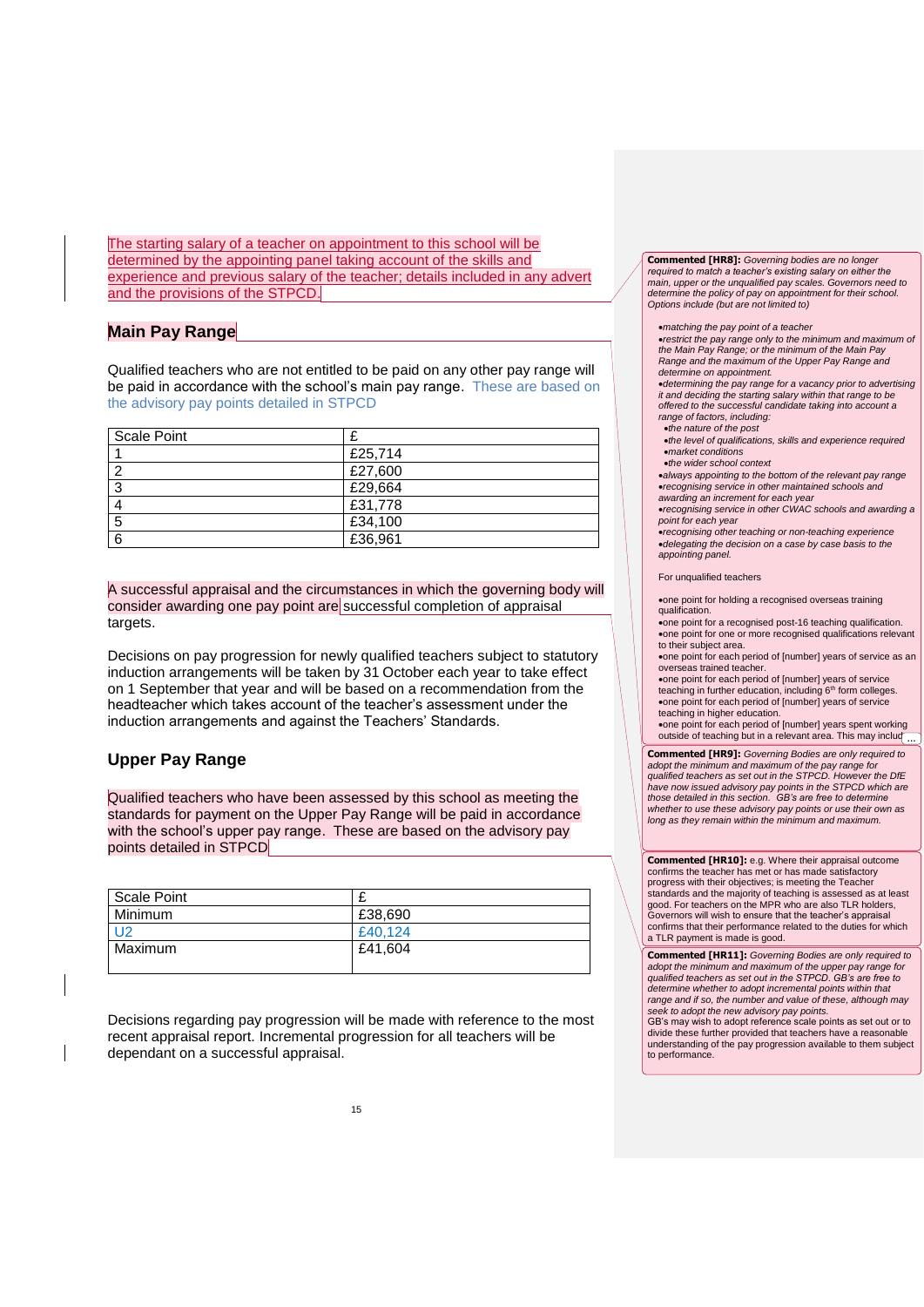# <span id="page-15-0"></span>**Progression To The Upper Pay Range**

It is the responsibility of teachers to decide whether they wish to apply to be paid on the Upper Pay Range. Determinations as to whether a teacher progresses to the upper pay range will be made in accordance with the STPCD and the process set out in this pay policy.

| <b>Scale Point</b> |            |  |
|--------------------|------------|--|
|                    | £18,419469 |  |
|                    | £20,532282 |  |
|                    | £22,644394 |  |
|                    | £24,507    |  |
|                    | £26,622    |  |
| 6                  | £28,735    |  |

#### <span id="page-15-1"></span>*Special Educational Needs Allowance*

The governing body will award an SEN Allowance to a classroom teacher in accordance with Schools Teachers Pay and Conditions.

The SEN allowance is determined as a spot value, taking into account the structure of the school's SEN provision and:

- a) whether any mandatory qualifications are required,
- b) the qualifications and expertise of the teacher relevant to the post, and c) the relative demands of the post.
- 

SEN allowances will be paid to the holders of the posts indicated in the attached staffing structure (Appendix 2). The values of the SEN allowances to be awarded are set out below:

#### <span id="page-15-2"></span>**Additional Allowances**

#### <span id="page-15-3"></span>*Acting allowance*

Where a teacher is assigned and carries out duties of a head teacher, deputy head teacher, or assistant head teacher, but has not been appointed as an acting head teacher, deputy head teacher or assistant head teacher, the governing body will, within the period of four weeks beginning on the day on which such duties are first assigned and carried out, determine whether or not an 'acting allowance' must be paid in accordance with the following provisions.

**Commented [HR12]:** *note: must be no less than £2,270 and no more than £4,479 per annum*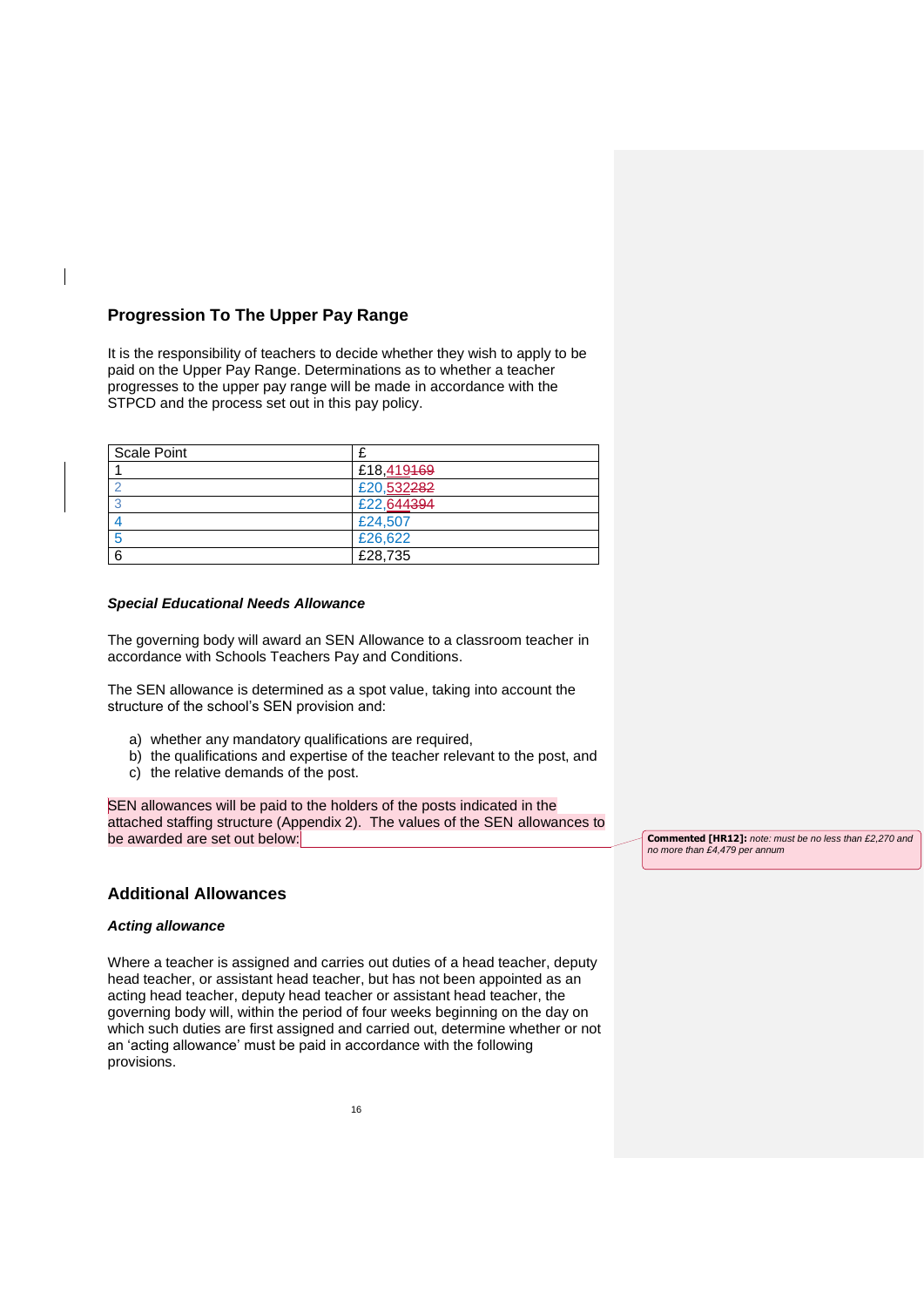Where the governing body determines that an acting allowance will not be paid but the relevant duties continue, then the governing body may review this decision and make a further determination at a future date as to whether or not an acting allowance may be paid.

If paid, the acting allowance will be of such value as to ensure that the teacher receives remuneration of equivalent value to such point on the leadership pay spine as the governing body has determined applies to the head teacher, deputy head teacher or assistant head teacher (as set out in this policy).

For as long as an acting allowance is being paid, the teacher will be expected to undertake the professional responsibilities applicable to a head teacher, deputy head teacher or assistant head teacher and work to the relevant teachers' standards.

#### <span id="page-16-0"></span>*Participation in out of school hours learning activity agreed between the teacher and the governing body*

Teachers, including the head teacher, who agree to provide learning activities outside of normal school hours and whose salary range does not take account such activity will be entitled to a payment of  $\sqrt{\frac{2}{\pi}}$  for  $\sqrt{\frac{2}{\pi}}$  [activity].

#### <span id="page-16-1"></span>*Additional responsibilities and activities due to or in respect of the provision of services by the head teacher relating to the raising of educational standards to one or more additional schools*

The operating principles and requirements of the provision of services to other schools may be found within the STPCD.

The Head teacher may occasionally provide services to other schools, for example as a consultant leader, school improvement partner, local leader of education or national leader of education. Such arrangements will be subject to the agreement of The Governing Body and when entered into, the governing body will determine how much, if any additional payment will be made to the Headteacher and for how long. Payments are not automatic.

The governing body will also, in such circumstances, consider whether to review the remuneration of other staff whose duties and responsibilities may be impacted on by the head teacher's additional role.

Where such additional responsibilities are temporary, any related additional payments will also be temporary. Salary safeguarding arrangements will not apply when such payments cease.

Areas of work that will attract a payment of [value] include [details].

#### <span id="page-16-2"></span>*Recruitment and retention incentives and benefits*

**Commented [HR13]:** For example a flat rate, an hourly rate of 1.5 x normal pay for evening hours or 2 x normal pay for weekend hours.

**Commented [HR14]:** Examples of out of school learning activities include: breakfast clubs, homework clubs, summer schools, study support groups, activities for gifted and talented children, activities to improve literacy, sporting activities and other outdoor activities or clubs linked to the curricular, arts and hobby interest areas.

In order to ensure effective work life balance and also value for money in the delivery of the services provided the governing body should consider carefully who is best placed to undertake these activities. It may not necessarily be a teacher. Activities should be offered to staff following a fair and transparent process.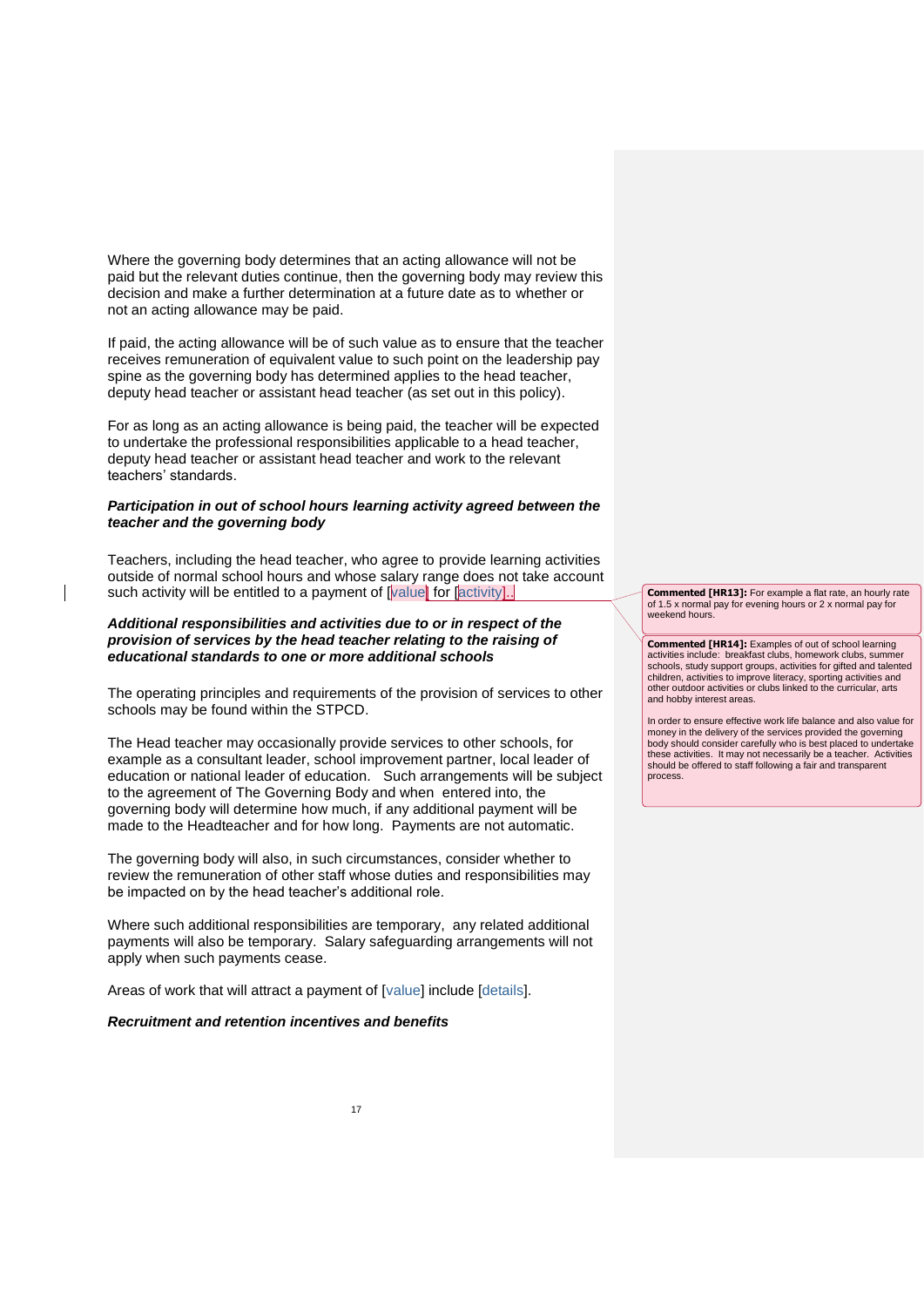Payments will not be made under the 'recruitment and retention' criteria for additional work undertaken, for specific responsibilities or to supplement pay for other reasons. No recruitment or retention payment will be made to the head teacher other than as reimbursement of reasonably incurred housing or relocation costs. All other recruitment and retention considerations in relation to the headteacher will be taken account of through determination of the headteacher's pay range.

In the case of retention, a recommendation to offer incentives or benefits would be made by the head teacher to the [Pay Panel].

In the case of recruitment difficulties, a decision to offer incentives or benefits may be made by the selection panel where authority in respect of this function has been delegated to the selection panel itself.

In either case, before a recruitment and retention incentive or benefit is agreed, a business case with supporting evidence should be constructed by the head teacher, or the selection panel, for consideration by the [Pay Panel.]. Recommendations and authorisations must be recorded.

The governing body body will, from time to time, determine whether any recruitment or retention awards will be paid for specific subject shortages. All such decisions will determined by the Pay Panel after consideration of a written business case and will be subject to annual review.

#### <span id="page-17-0"></span>*Part-time Teachers*

Teachers employed on an ongoing basis at the school who work less than a full working week are deemed to be part time. The governing body will ensure that part time teachers are given a written statement detailing their working time obligations (within and beyond the school day) and the standard mechanism used to determine their pay, subject to the provisions of the statutory pay arrangements and by comparison to the school's timetabled teaching week for a full time teacher in an equivalent post.

Part time teachers will be paid a pro-rata percentage of the appropriate full time equivalent salary and the same percentages will be applied to any allowances (except TLR3) awarded to a part time teacher as set out in the STPCD.

#### <span id="page-17-1"></span>*Short Notice/Supply Teachers*

Teachers employed on a day to day or other short notice basis will be paid according to their experience.

Teachers employed on a day to day or other short notice basis must be paid in accordance with the STPCD 20212020 on a daily rate calculated by dividing the annual amount by 194195.

Teachers who work less than a full day will be hourly paid and will have their salary calculated by dividing the annual amount by 1,258.5265 to give an hourly rate.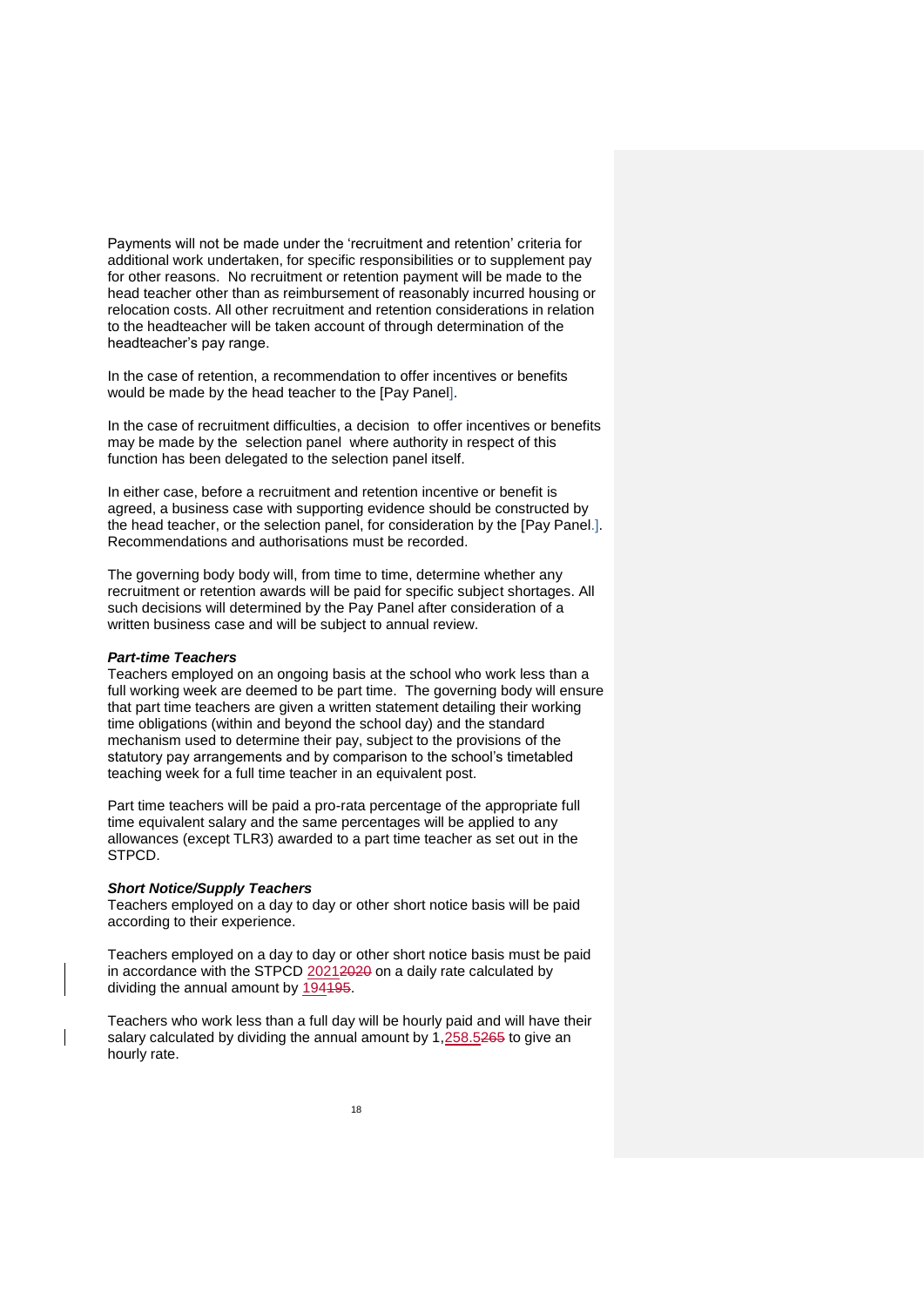A short notice teacher who is employed by the school or another school in the authority throughout a period of 12 months (beginning August or September) will not be paid more in respect of that period that s/he would have if s/he had been in regular employment throughout the period.

# <span id="page-18-0"></span>**Appendix A – Governing Body Terms of Reference**

#### **GOVERNING BODY PAY PANEL TERMS OF REFERENCE**

#### **MEMBERSHIP**

- The Pay Panel will comprise of at least three governors.
- Governors employed at the school will not be eligible for membership of the Pay Panel,

#### **PAY POLICY**

The Pay Panel is responsible for:

 Establishing the school's pay policy, in consultation with the head teacher, staff and trade union representatives, and submitting it to the governing Body for approval.

The Governing Body is responsible for:

Formal approval of the policy

### **MONITORING AND REVIEW OF THE PAY POLICY**

The Pay Panel is responsible for:

 Reviewing the policy annually, in consultation with the head teacher, staff and trade union representatives, and submitting it to the governing Body for approval.

The Governing Body is responsible for:

 Considering an annual report, including statistical information, on decisions taken in accordance with the policy.

#### **PAY DECISIONS**

The headteacher is responsible for:

 Ensuring that pay recommendations for the deputy and assistant headteacher(s), classroom teachers and support staff are made and submitted to the Pay Panel.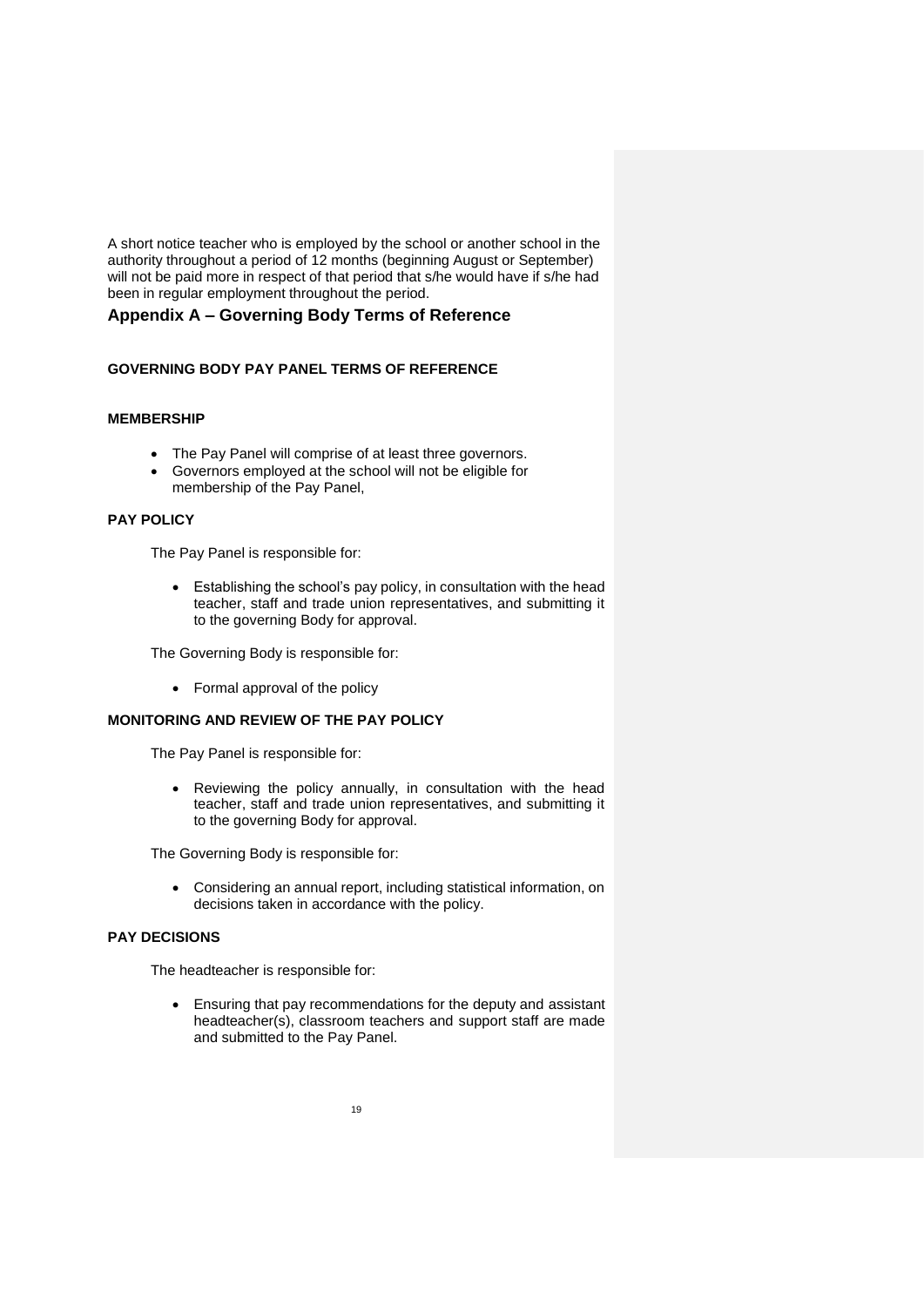- Advising the Pay Panel on the reasons for the recommendations, and
- Ensuring that staff are informed of the decisions of the Pay Panel and of their right of appeal.

The Pay Panel is responsible for:

- Taking decisions regarding the pay of the deputy and assistant head teacher(s), classroom teachers and support staff following the consideration of the recommendations of appraisers and the advice of the head teacher.
- Taking decisions on the pay of the headteacher following consideration of the recommendations of the governors responsible for the head teacher's appraisal review.
- Submitting reports of these decisions to the Governing Body; and
- Ensuring that the head teacher is informed of the outcome of the decision of the Pay panel and the right of appeal.

The Pay Appeals Panel of the Governing Body is responsible for:

 Taking decisions on appeals against the decision of the Pay Panel in accordance with the terms of the pay appeals procedure set out in the Pay Policy.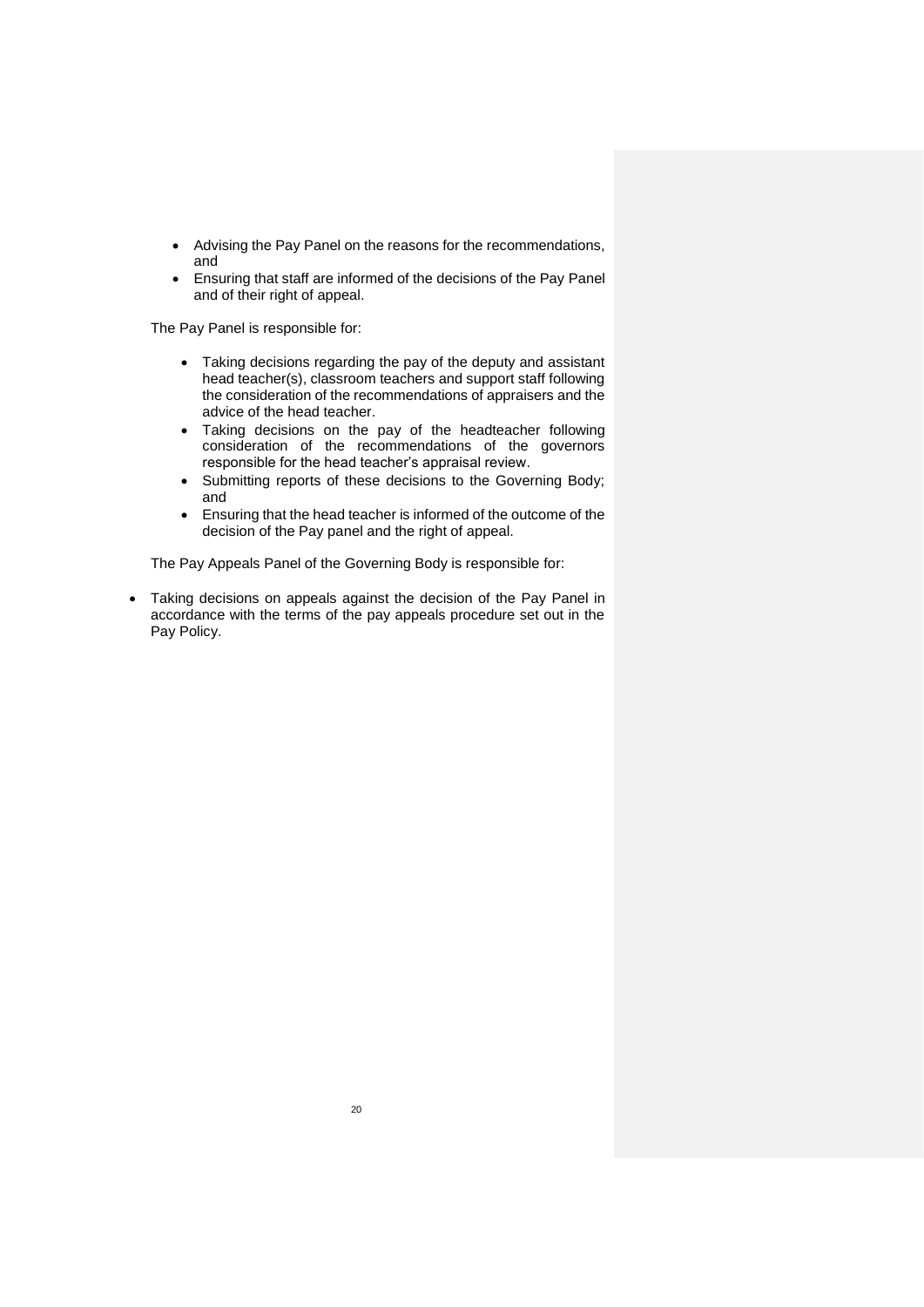# <span id="page-20-0"></span>**Appendix B - Staffing Structure 2021 - 222020 - 21**

**Headteacher (0.4 teaching commitment)**

**Assistant Headteacher (Classroom based)**

**SENDCO (Classroom teacher)**

**3 classroom teachers**

**1 full time teaching assistant**

**5 part time teaching assistants**

**1 full time office manager**

# <span id="page-20-1"></span>**Appendix C - Teacher Standards**

[https://assets.publishing.service.gov.uk/government/uploads/system/uploads/](https://assets.publishing.service.gov.uk/government/uploads/system/uploads/attachment_data/file/665522/Teachers_standard_information.pdf) [attachment\\_data/file/665522/Teachers\\_standard\\_information.pdf](https://assets.publishing.service.gov.uk/government/uploads/system/uploads/attachment_data/file/665522/Teachers_standard_information.pdf)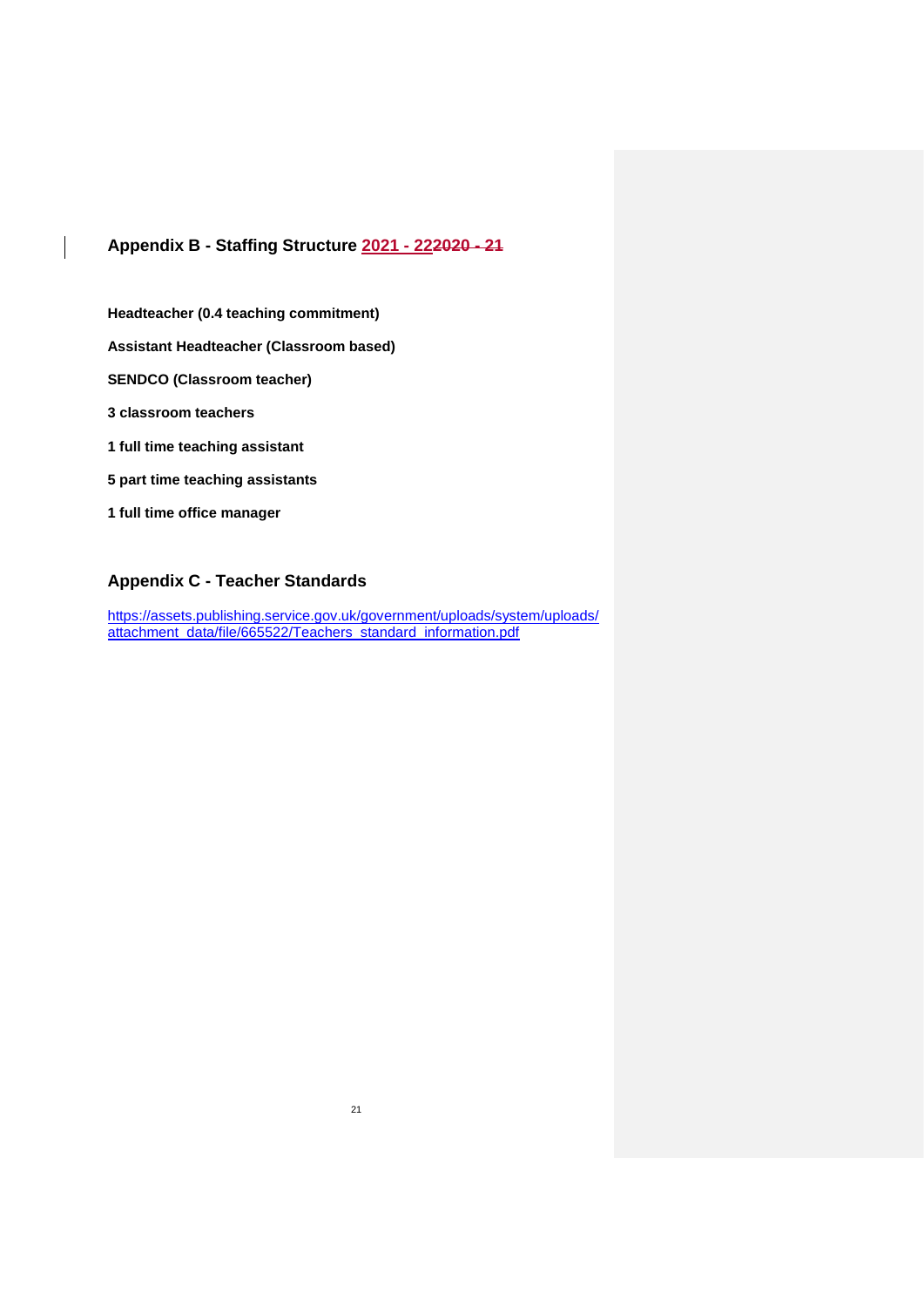## <span id="page-21-0"></span>**Appendix D – Conduct of Pay Hearings**

#### **Conduct of Pay Hearings**

The procedure at the hearing will normally be as follows:

- 1. The hearing will be conducted by either the Pay Panel or Pay Appeal Panel of the Governing Body as appropriate.
- 2. The Panel be advised/supported by an HR Adviser.
- 3. The Chair of the Panel will satisfy himself/herself that the all those present understand the purpose of the hearing.
- 4. The employee or his/her representative will be invited to present their case.
- 5. The management representative will be given the opportunity to question the employee or his/her representative.
- 6. The management representative will be invited to respond to the employee's case.
- 7. The employee and/or representative will be given the opportunity to question the management representative.
- 8. At any stage during the hearing any member of the Panel and any adviser(s) may ask questions of the employee, their represesntative or the management representative, as they may consider appropriate in order to ascertain the facts and arguments.
- 9. The employee or their representative will then be invited to make a closing statement not introducing any new material.
- 10. The management representative will be given the opportunity to make a closing statement also without introducing any new material.
- 12. Both parties will withdraw to allow the Panel to review and consider the evidence and arguments in conjunction with any advisers.
- 13. The Panel will then recall both parties to inform them of their decision. The decision will normally be announced personally to the parties as soon as it is possible on the day of the hearing. If it is not possible to make a decision immediately the parties will be informed of this. The decision will be confirmed in writing and delivered to the employee either by hand or electronically with a copy to the trade union representative (sent electronically) or work colleague and the management representative.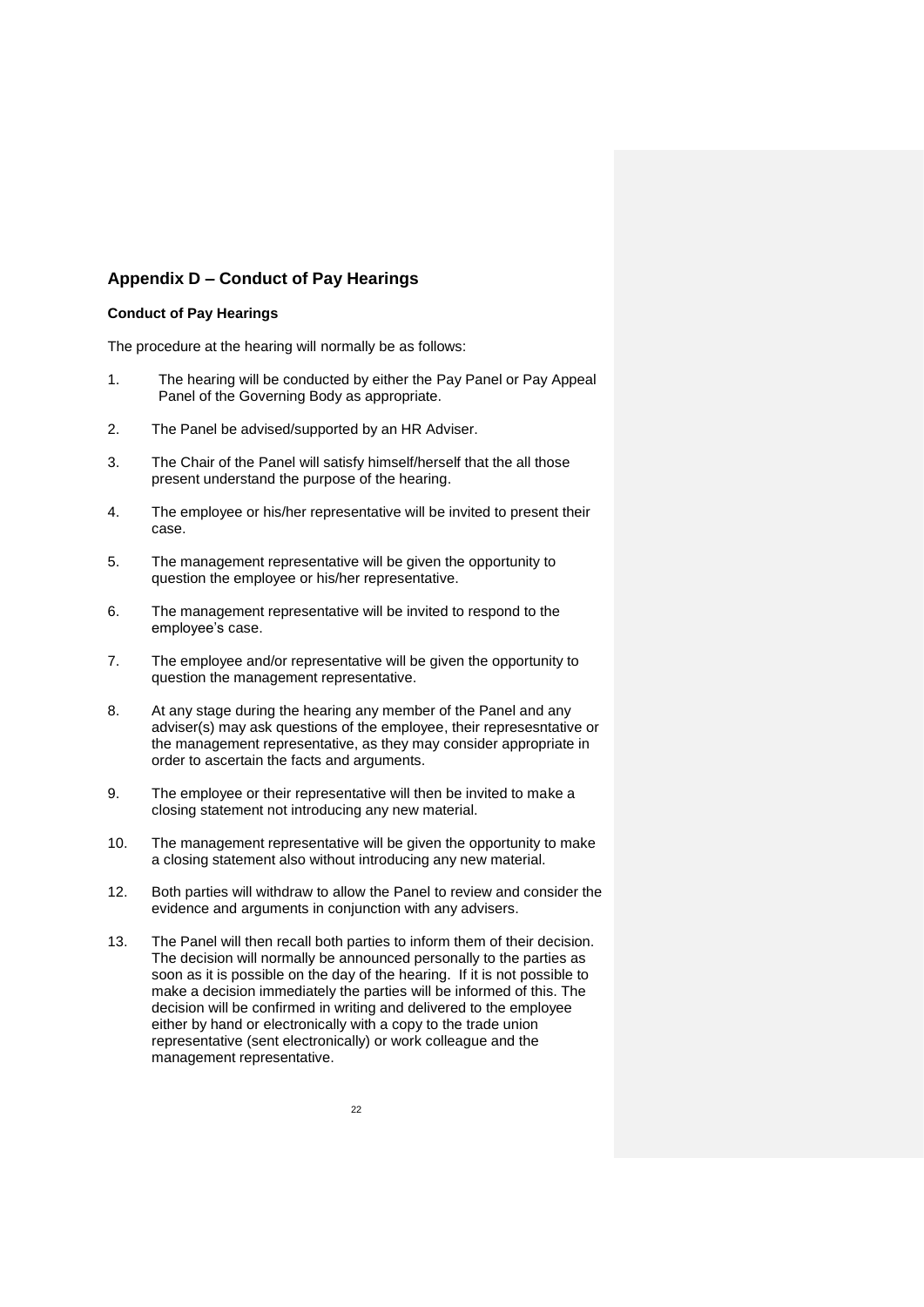#### <span id="page-22-0"></span>**Appendix E – Upper Pay Range Application Model Guidance UPPER PAY RANGE APPLICATIONS MODEL GUIDANCE**

### **ELIGIBILITY CRITERIA**

To be eligible to apply for the UPR, a teacher must [details]

To be eligible to apply for progression within the UPR, a teacher must [details]

#### . **UPPER PAY RANGE CRITERIA**

Progression to and within the UPR will be successful where the Pay Panel are satisfied that a teacher;

- is highly competent in all elements of the teachers standards
- by their achievements, can demonstrate a substantial and sustained contribution to this school.

In this school, "highly competent" means [detail]

In this school, "substantial" means [detail]

In this school, "sustained" means [detail]

Applicants are also advised to consider and reflect on the Teachers Standards.

#### **APPLICATION PROCESS**

- Teachers may apply to be considered for progression to or within the upper pay range once per year.
- Applications should be submitted to the headteacher using the form attached as Appendix F, in advance of their annual appraisal review and a recommendation will be made by 31 October for consideration by the Governing Body Pay Panel
- Applications will be considered by the Governing Body Pay Panel who will also be provided with a copy of the teacher's Appraisal Review Statement which will include the Appraiser's recommendation on progression.
- For applications to the UPR, where a teacher has been assessed as meeting the standards, they will be appointed to [details *e.g.* the first point on the Upper Pay Range or at a point determined by the Pay **Panel**. If successful, pay awards will take effect from 1 September in the year of application.